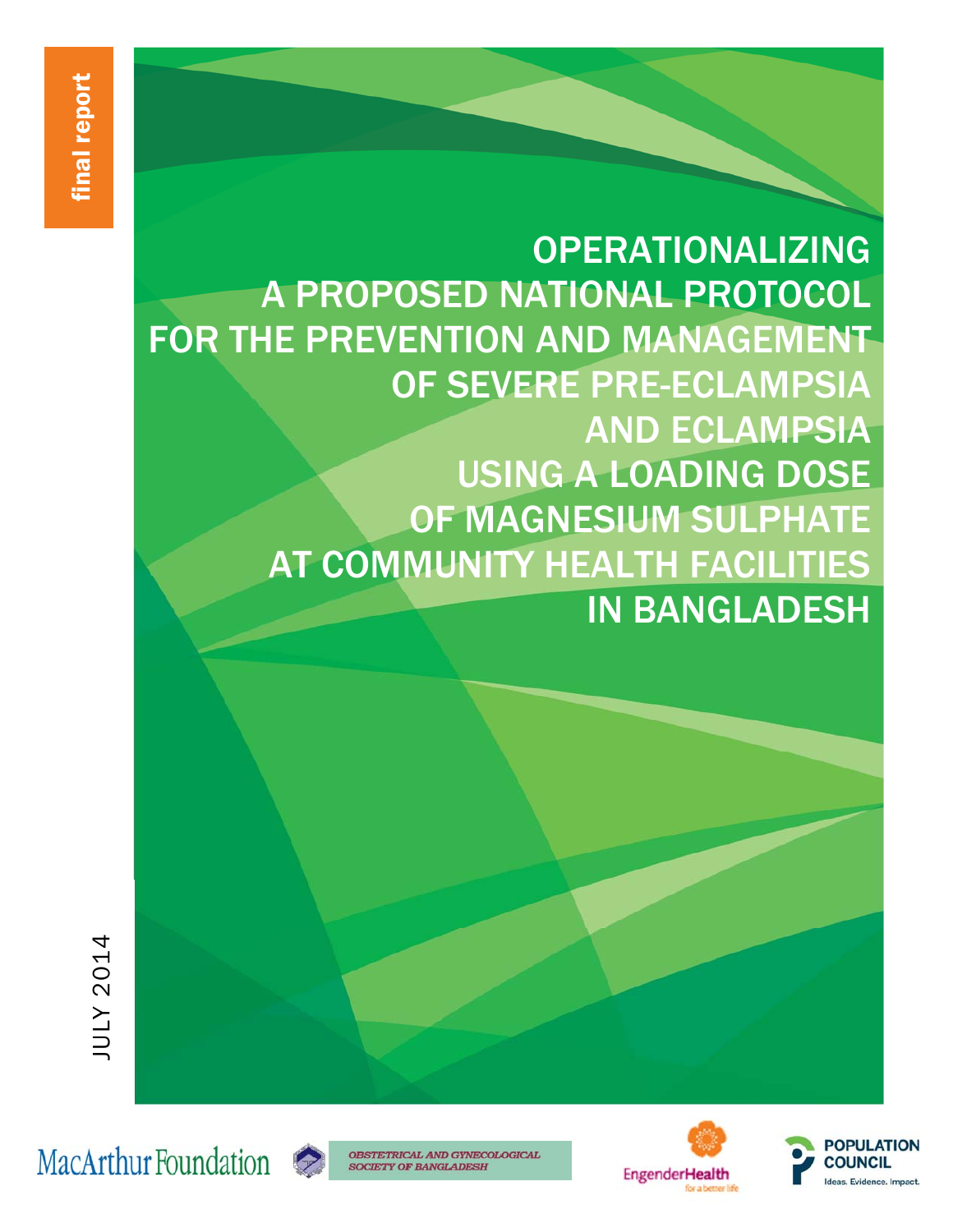# **Table of Contents**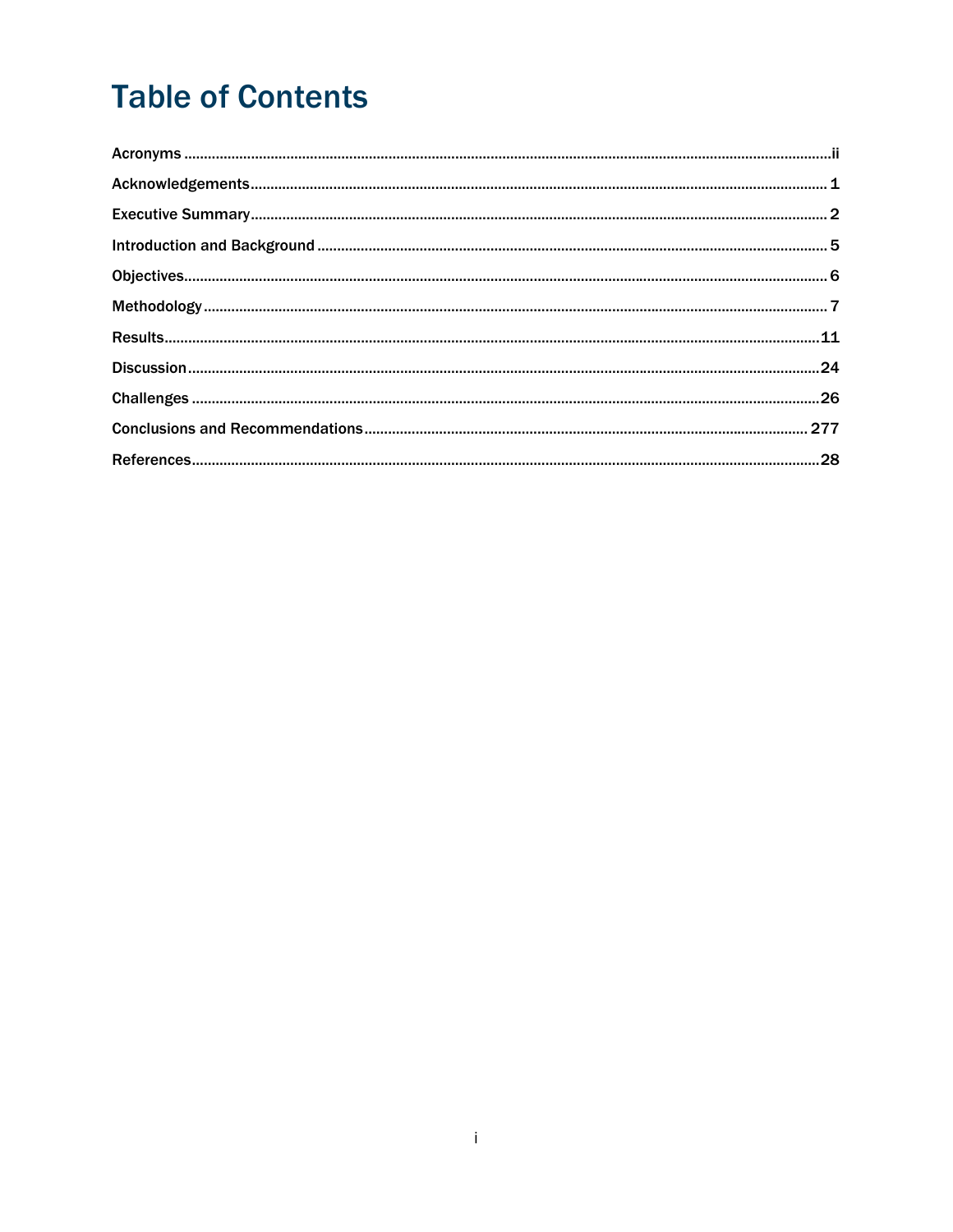# Acronyms

| ANC               | <b>Antenatal Care</b>                                            |
|-------------------|------------------------------------------------------------------|
| <b>BCC</b>        | <b>Behavioral Change Communication</b>                           |
| <b>BDHS</b>       | <b>Bangladesh Demographic and Health Survey</b>                  |
| <b>BMMS</b>       | <b>Bangladesh Maternal Mortality Survey</b>                      |
| CHCP              | <b>Community Health Care Provider</b>                            |
| СS                | <b>Civil Surgeon</b>                                             |
| <b>CSBA</b>       | <b>Community Skilled Birth Attendant</b>                         |
| <b>DDFP</b>       | <b>Deputy Director of Family Planning</b>                        |
| <b>DGFP</b>       | <b>Directorate General of Family Planning</b>                    |
| <b>DGHS</b>       | <b>Directorate General of Health Service</b>                     |
| <b>EmOC</b>       | <b>Emergency Obstetric Care</b>                                  |
| FP                | <b>Family Planning</b>                                           |
| FPI               | <b>Family Planning Inspector</b>                                 |
| <b>FWA</b>        | <b>Family Welfare Assistant</b>                                  |
| <b>FWV</b>        | <b>Family Welfare Visitor</b>                                    |
| HA                | <b>Health Assistant</b>                                          |
| IEC               | <b>Information, Education and Communication</b>                  |
| IM                | Intramuscular                                                    |
| <b>IMCI</b>       | <b>Integrated Management of Childhood Illness</b>                |
| MА                | <b>Medical Assistant</b>                                         |
| <b>MCWC</b>       | <b>Maternal and Child Welfare Center</b>                         |
| MDG               | <b>Millennium Development Goal</b>                               |
| MgSO <sub>4</sub> | <b>Magnesium Sulphate</b>                                        |
| MMR               | <b>Maternal Mortality Rate</b>                                   |
| МO                | <b>Medical Officer</b>                                           |
| MoH&FW            | Ministry of Health and Family Welfare                            |
| <b>MO-MCHFP</b>   | Medical Officer of Maternal and Child Health and Family Planning |
| MoU               | <b>Memorandum of Understanding</b>                               |
| <b>NGO</b>        | <b>Non-Governmental Organization</b>                             |
| <b>OGSB</b>       | <b>Obstetrical and Gynecological Society of Bangladesh</b>       |
| 0R                | <b>Operations Research</b>                                       |
| PE                | Pre-Eclampsia                                                    |
| <b>PNC</b>        | <b>Postnatal Care</b>                                            |
| RMO               | <b>Resident Medical Officer</b>                                  |
| <b>SACMO</b>      | <b>Sub-Assistant Community Medical Officer</b>                   |
| <b>SPE</b>        | Severe Pre-Eclampsia                                             |
| SPSS              | <b>Statistical Package for the Social Sciences</b>               |
| TA                | <b>Technical Assistance</b>                                      |
| <b>UFPO</b>       | <b>Upazila Family Planning Officer</b>                           |
| UH&FWC            | Union Health and Family Welfare Center                           |
| UHC               | <b>Upazila Health Complex</b>                                    |
| USAID             | United States Agency for International Development               |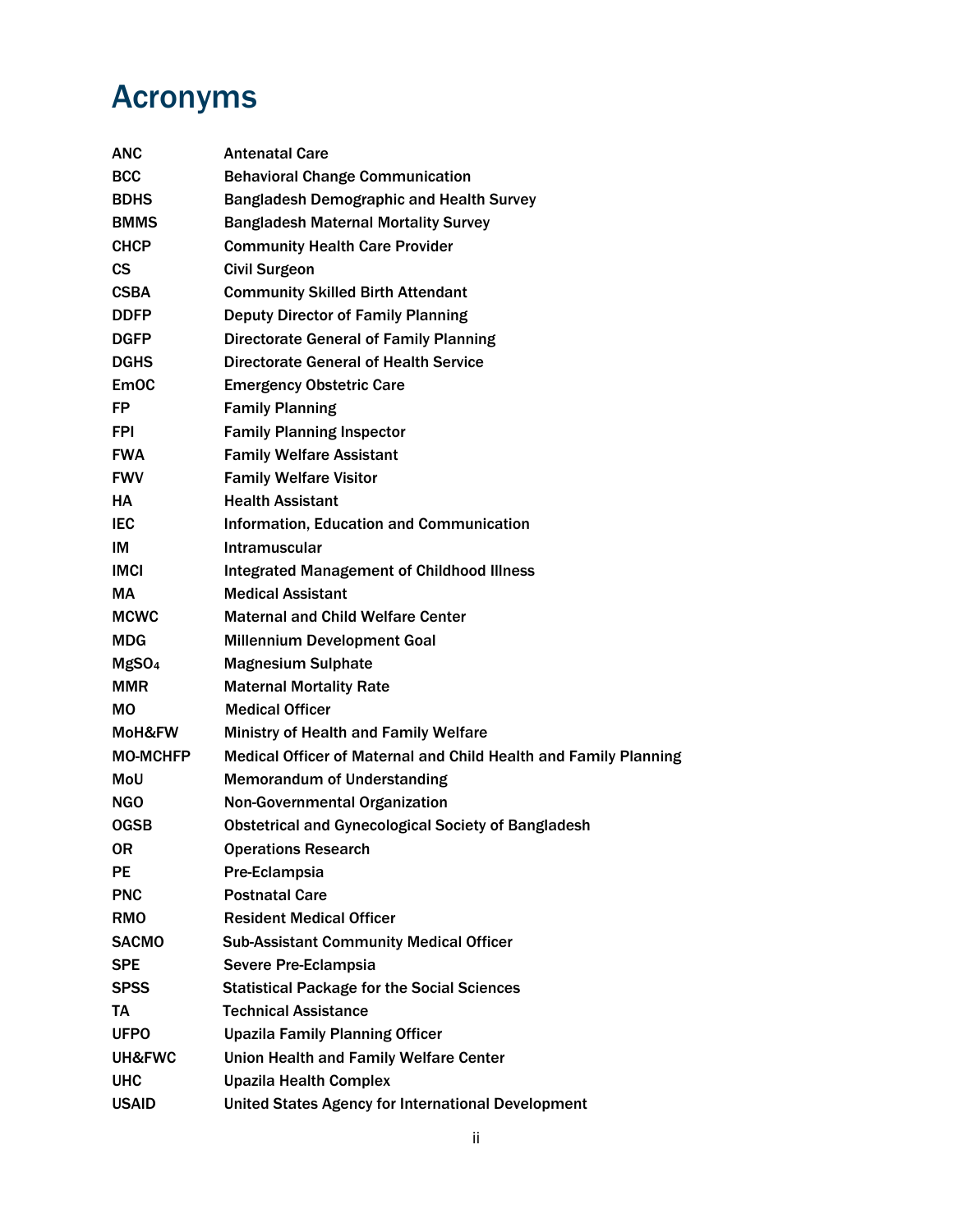# Acknowledgements

The Population Council and the Obstetrical and Gynecological Society of Bangladesh thank the John D. and Catherine T. MacArthur Foundation for their financial support for this study, in conjunction with the Population Council.

We are thankful to Dr. Mohammad Sharif, Director of Maternal and Child Health and Line Director for Maternal, Child, Reproductive and Adolescent Health of the Directorate General of Family Planning, and Dr. Abu Jafar Md. Musa, Director of Primary Health Care and Line Director for Maternal, Newborn, Child and Adolescent Health of the Directorate General of Health Science, for their overall guidance in implementing project activities.

We would like to thank Dr. Abu Jamil Faisel and Dr. Farhana Akter of EngenderHealth for their continued technical support in all aspects of this study's implementation.

Our sincere gratitude to the members of the technical committee Dr. Latifa Shamsuddin, President of the Obstetrical and Gynecological Society of Bangladesh, Dr. Parveen Fatima, Secretary General of the Obstetrical and Gynecological Society of Bangladesh, Dr. Ubaidur Rob, Country Director of the Population Council, and Dr. Sharif Mohammed Ismail Hossain, Associate of the Population Council, for their continuous support and cooperation in planning and implementing this study.

We are grateful to Dr. Farhana Khan and Dr. Fowzia Akhter, Junior Consultants for Obstetrics and Gynecology, Brahmanbaria District Hospital, for their continuous support as a resource persons and mentors for patient referral management.

Last, but not least, we are indebted to the Civil Surgeon and Deputy Director of Family Planning of Brahmanbaria district, as well as Union Health and Upazila Family Planning Officers, Resident Medical Officers, Medical Officers of Maternal and Child Health and Family Planning, Upazila Family Planning Officers, other consultants, medical officers, and all community facility-based service providers and field workers in Sarail and Kasba upazilas of Brahmanbaria district for their support, cooperation, and hard work during implementation of this study.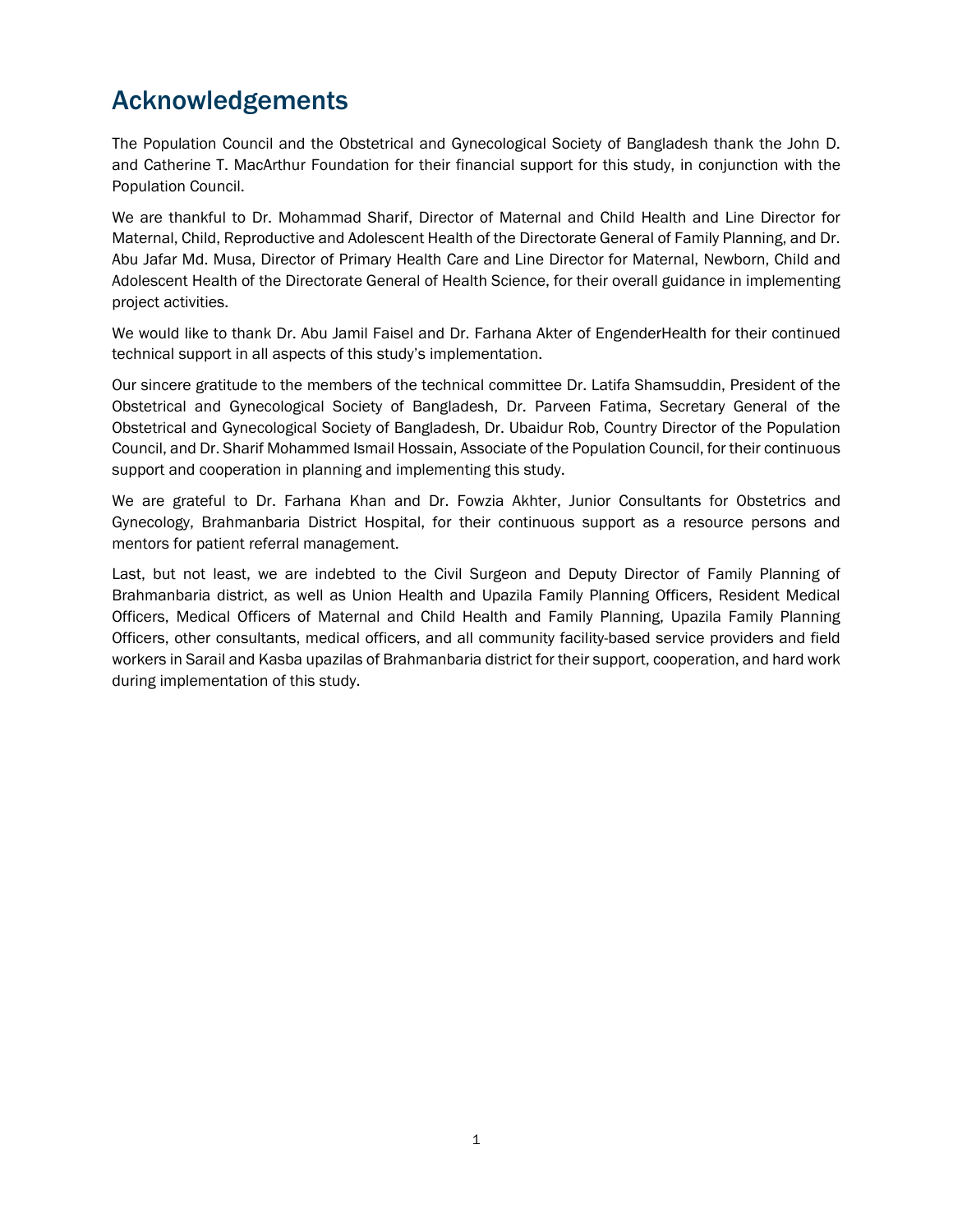### Executive Summary

About 20 percent of maternal deaths in Bangladesh are caused by pre-eclampsia and eclampsia. Most of these deaths occur during care within local communities due to lack of maternal health information, poor antenatal care attendance, and delays in seeking care. Most of these deaths can be easily prevented with low cost maternal health commodities. It is proposed that if local community facility service providers are trained to detect pre-eclampsia and eclampsia, administer a loading dose of magnesium sulphate, and refer patients within time to a referral facility or physician, perinatal mortality will be greatly reduced. Bangladesh's Ministry of Health and Family Welfare has shown keen interest in a recently developed protocol implementing this proposed methodology, within its current program structure, by training service providers based at local community or primary health care facilities.

A quasi-experimental pre- and post-test study, with no control group, was implemented to assess the abilities of community facility service providers to screen and detect eclampsia patients, administer a loading dose of magnesium sulphate to diagnosed patients, and refer them to an appropriate facility for condition management. These interventions were instituted for nine months in 19 Union Health and Family Welfare Centers and 53 community clinics in two upazilas in Brahmanbaria district. This study was conducted in operational public health clinics without any major health system changes. Government health and family planning service providers based at community health care facilities implemented the treatment protocol, and government field workers conducted awareness activities and identified high risk pregnant women, to refer them to Union Health and Family Welfare Centers.

This study trained primary health care providers to screen and detect pre-eclampsia and eclampsia, and administer a loading dose of magnesium sulphate to prevent and control convulsions and seizures. Field workers were provided with necessary information on pre-eclampsia and eclampsia to educate pregnant women of their risks, identify high risk pregnant women, and refer them to local health care facilities. In addition, operational links between primary care and referral facilities were established.

Findings suggest significant improvements in provider knowledge of pre-eclampsia, severe pre-eclampsia, and eclampsia following the intervention period. Knowledge of high blood pressure as a sign of preeclampsia improved from 60 percent to 91 percent post-intervention. Similarly, knowledge of danger signs during pregnancy increased substantially after the intervention, including knowledge of seizures and convulsions as danger signs (from 87% to 94%). Service provider self-assessments suggest that all are able to measure blood pressure, test urine for albumin, and administer a loading dose of magnesium sulphate intramuscular injection before referring patients with sufficient time for case management.

Service statistics suggest that numbers of patients, for antenatal, delivery , and postnatal care services, did not change over the intervention period; however, political unrest in the country during the first three months of the study—one third of its duration—may have affected patient attendance. Prior to the intervention there were no documented pre-eclampsia and eclampsia patients in the two intervention upazilas, but during the intervention period 33 patients with severe pre-eclampsia and eclampsia sought services at local public health facilities. More than two thirds of patients suffered from seizures, while the rest presented with severe pre-eclampsia: high blood pressure, proteinuria, and other signs or symptoms.

District findings suggest that most pre-eclampsia and eclampsia patients seek services directly from the district hospital, rather than first presenting at local or community health care facilities. Primary health care providers suggest that women choose services from district hospitals due to ease of transportation to them (81.8%), or for specialist care (71.7%), and lack of confidence in their local community facilities. Program managers, however, believe women go to district hospitals due to lack of available health care providers at primary health care facilities, perceptions of primary care providers' abilities for managing pre-eclampsia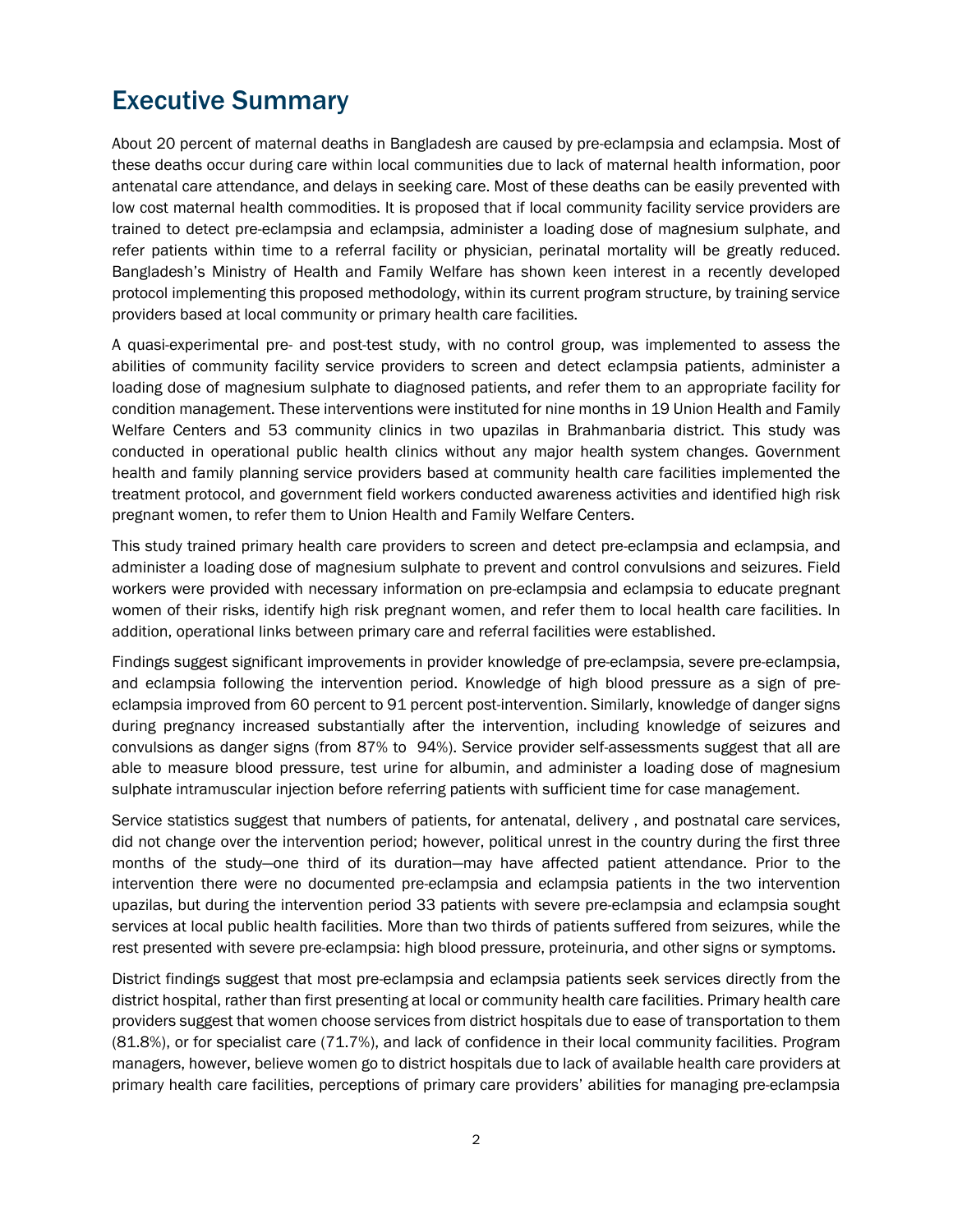and eclampsia patients, as well as their lack of confidence in local facility staff capacities for managing emergency conditions including as eclampsia.

During this intervention all patients with severe pre-eclampsia and eclampsia were treated by Family Welfare Visitors at Union Health and Welfare Centers.

Although other community facility-based health care workers such as Sub-Assistant Community Medical Officers, Medical Assistants, Community Health Care Providers, and Community Skilled Birth Attendants were trained and included in this eclampsia service provision protocol, none of them actually treated any pre-eclampsia and eclampsia patients during the nine month implementation, providing no means of assessing their capabilities for providing pre-eclampsia and eclampsia services.

There were no maternal or neonatal deaths among those who received a magnesium sulphate intramuscular injection at a community facility—however one infant died at a referral facility. No serious adverse event due to loading dose of magnesium sulphate intramuscular injection was reported in the study population.

As only Family Welfare Visitors initially treated women with pre-eclampsia and eclampsia at community health care facilities, it suggests that only Family Welfare Visitors should be incorporated within the national protocol for detecting, preventing, and managing pre-eclampsia and eclampsia within local community care systems.

#### Conclusions and Recommendations

Most eclamptic women reported seizures as their primary complaint, while women with severe preeclampsia reported variable high blood pressure, proteinuria, and other signs or symptoms. Those service providers who examined women with severe pre-eclampsia and eclampsia administered a loading dose of magnesium sulphate intramuscular injection and referred them with sufficient time for appropriate case management. Women with severe pre-eclampsia and eclampsia did visit local Union Health and Family Welfare Centers, but none went to a community clinic or contacted a Community Skilled Birth Attendant.

All service providers involved in the study, as well as their program managers, are enthusiastic about the intervention and suggested expanding it to other parts of the country. Replicating this intervention in a phased manner is strongly advised, first in a larger area to further understand operational details and complexities, to determine if any adjustments are necessary before expansion throughout the country. The unit cost for scaling up the intervention per upazila or sub-district is calculated as US\$7,948, with an annual recurring cost of US\$2,052. Refresher trainings will cost US\$4,046 per upazila.

It is recommended that the intervention be fully implemented only through Family Welfare Visitors, and potentially Sub-Assistant Community Medical Officers, with a new national protocol for community management of pre-eclampsia and eclampsia, or the adaptation of the present protocol, with simplified procedures. Satellite clinics are an awkward and inappropriate place for this intervention, particularly urine testing, which demands a washroom.

Community health care providers require mentorship, especially at the beginning of the intervention. Referral facilities must each identify a resource person to develop an effective upazila referral system. Local and community service providers should have direct access to their referral resource personnel, via mobile phone, for assistance when needed.

Strategies need to be developed and implemented to ensure availability of services and service providers at community facilities. Monitoring and supervision is crucial in this regard. Collaboration is needed between both Ministry of Health and Family Welfare directorates to make the program successful.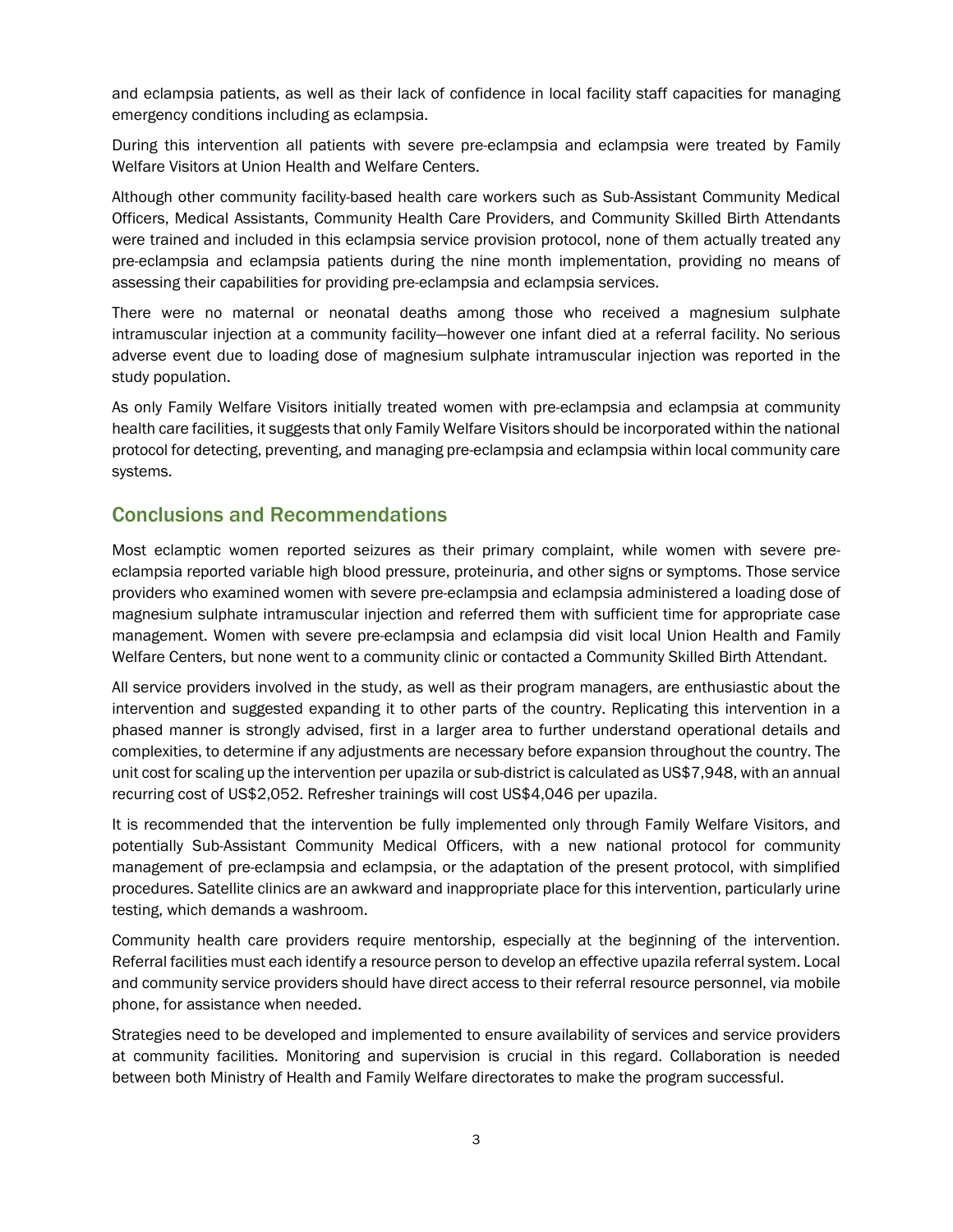Field workers did not refer any clients with signs and symptoms consistent with pre-eclampsia and eclampsia, instead patients sought emergency treatment. To make the program sustainable, field workers such as Family Welfare Assistants and Health Assistants should be fully motivated and involved to raise community awareness of pre-eclampsia and eclampsia, in addition to detecting pre-eclampsia and eclampsia patients' signs and symptoms, and referring them to their community health care facilities, if needed.

More than half of the community service providers evaluated their training for this study intervention as inadequate. Further training should include broader maternal health issues including antenatal, delivery, and postnatal care, not only pre-eclampsia and eclampsia. Service providers want refresher training, and it should be included in the service protocol, after six months of implementation, to refresh provider knowledge, share experiences, and offer solutions, if any. The general primary health care provider educational curriculum needs to be reviewed for full incorporation of pre-eclampsia and eclampsia diagnosis and treatment.

It is preferable that the solution of magnesium sulphate intramuscular injection for a loading dose should be in one or two vials instead of four vials. Liaison and advocacy with manufactures is urgently required. Essential equipment such as blood pressure machines and stethoscopes are either non-functioning or not available at community facilities. Test tubes for urine collection and testing, and disposable syringes and needles, are also not available at community facilities. All of these materials are required to implement this protocol.

As community health care facilities lack the people's confidence, generally, these facilities should be given renewed attention by health system authorities, for renewal and rebranding so that their catchment populations are more confident in the care provided by these facilities, in addition to ensuring that community facility service providers are regularly available, according to a set schedule. In addition, awareness campaigns, through local field workers as well as local government structures and available media, need to be developed and implemented on the availability of community pre-eclampsia and eclampsia detection, immediate treatment, and referral services.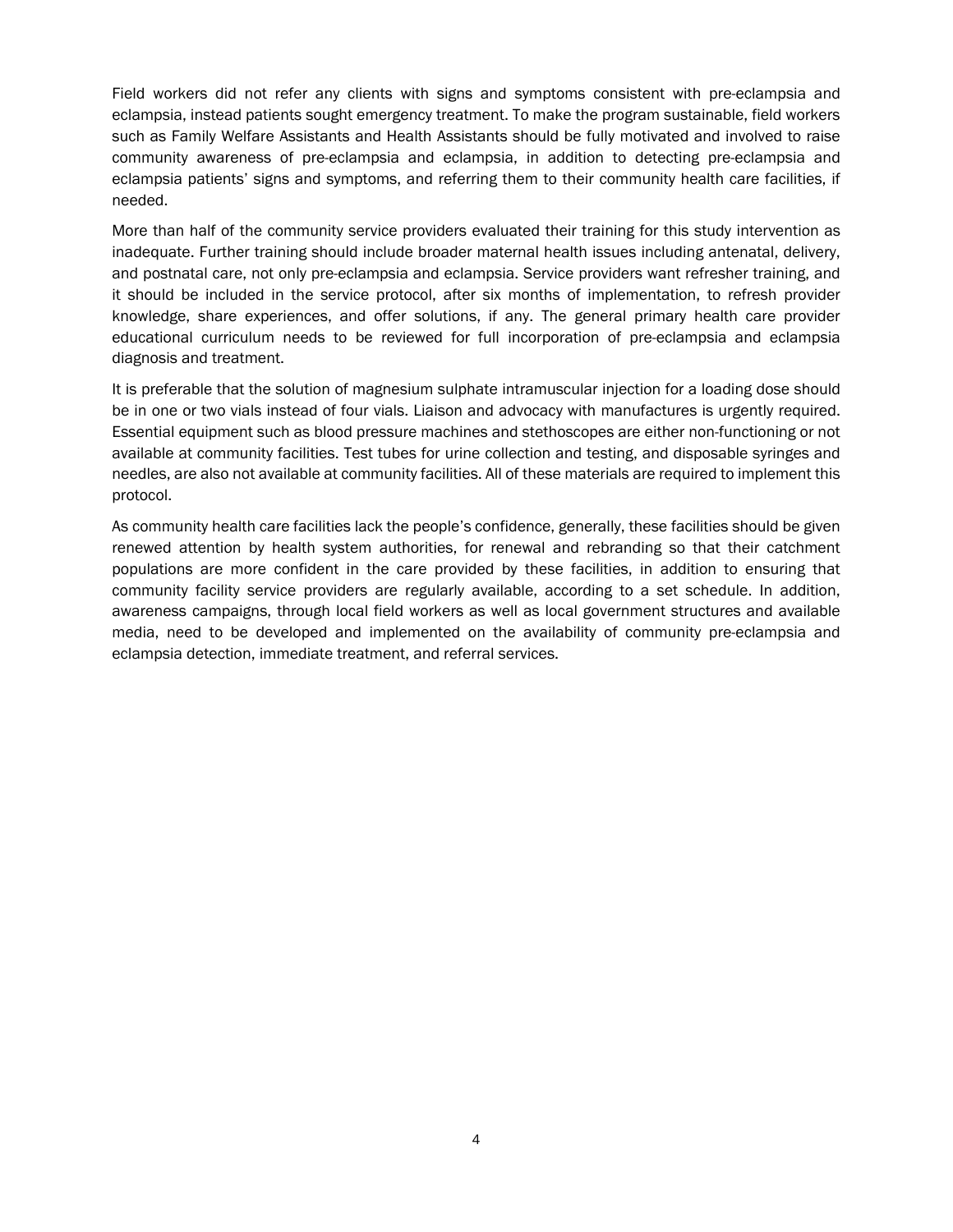## Introduction and Background

Hypertensive disorders during pregnancy are an important cause of morbidity, long term disability, and death among mothers and their infants. About 10 percent of women have increased blood pressure (BP) during pregnancy, and two to eight percent of pregnancies are complicated by pre-eclampsia or eclampsia (PE/E). About 10 percent of pre-eclampsia patients develop severe PE/E (SPE/E). Globally, about 10 to 20 percent of maternal deaths are associated with eclampsia<sup>1</sup>. Most deaths due to SPE/E are preventable with timely and effective medical care2.

The 2010 Bangladesh Maternal Mortality Survey (BMMS 2010) suggests that postpartum hemorrhage, severe PE/E, and prolonged and obstructed labor are the major three causes of maternal mortality, while indirect causes contribute about 35 percent of maternal deaths in Bangladesh. Maternal deaths decreased substantially, from 322 in 2001 to 194 in 2010, per 100,000 live births, a 40 percent decline in nine years, but the country's maternal mortality rate (MMR) remains high. Bangladesh has one of the highest MMRs in South Asia, with about 7,000 to 8,000 women dying every year from pregnancy complications<sup>3</sup>. Bangladesh has to reduce its MMR to 143 per 100,000 live births by 2015 to achieve MDGs 4 and 5.

No specific study in Bangladesh has investigated PE/E incidence and prevalence rates except the BMMS, which records SPE/E as significant cause of maternal death. A survey of emergency obstetric care (EmOC) services in Bangladesh in 1995 revealed a national incidence of convulsion in pregnancy and puerperium of approximately eight percent,<sup>5</sup> of which a large number was likely due to eclampsia. BMMS 2010 revealed eclampsia to be the second most significant direct obstetric cause of maternal death in Bangladesh, contributing to 20 percent of all maternal deaths<sup>3</sup>.

Preliminary data from the 2011 Bangladesh Demographic and Health Survey (BDHS) show that 68 percent of women received antenatal care (ANC) at least once. Most women (55%) received care from a medicallytrained provider. Comparable data from the 2004 and 2007 BDHS show increases in ANC from a service provider, of 17 percent (from 58% in 2004 to 68% in 2011), ANC from a medically-trained provider during the same period increased only by four percent (from  $51\%$  to  $55\%$ , respectively)<sup>6</sup>. Seventy-one percent of women delivered at home, due to illiteracy, preference for home delivery, poverty, fear for caesarean section, and superstition. As a result, most pre-eclampsia cases remain unrecognized until severe complications occur.

Bangladesh's health and family planning (FP) system is fairly well established in rural areas. Urban areas are mainly served by tertiary medical institutions and private clinics. District hospitals and Maternal and Child Welfare Centers (MCWCs) are found in all 64 districts, serving populations of 1.5 to 2.0 million each, while 484 Upazila Health Complexes (UHCs) of upazilas or sub-districts serve 0.25 to 0.35 million people each, and approximately 4,000 Union Health and Family Welfare Centers (UH&FWCs) and rural dispensaries (RDs) each serve 25,000 to 35,000 people. (Most RDs have now been converted to UH&FWCs.) Community clinics (CCs), an initiative of the current government, are designed to provide health care to rural populations of about 6,000.

District hospitals provide all types of curative health services, while MCWCs provide FP and maternal health services including ANC, normal delivery and caesarian sections, and postnatal care (PNC). UHCs provide curative health and FP services including ANC, normal delivery, PNC, vaccinations, health education, in addition to child care. UH&FWCs provide health and FP services including child and maternal health care. Every year each UH&FWC features approximately 500 to 600 infant deliveries, with one maternal death on average. About 30,000 satellite clinics every month provide the same health and FP services as UH&FWCs, while CCs provide health and FP services within the smallest communities.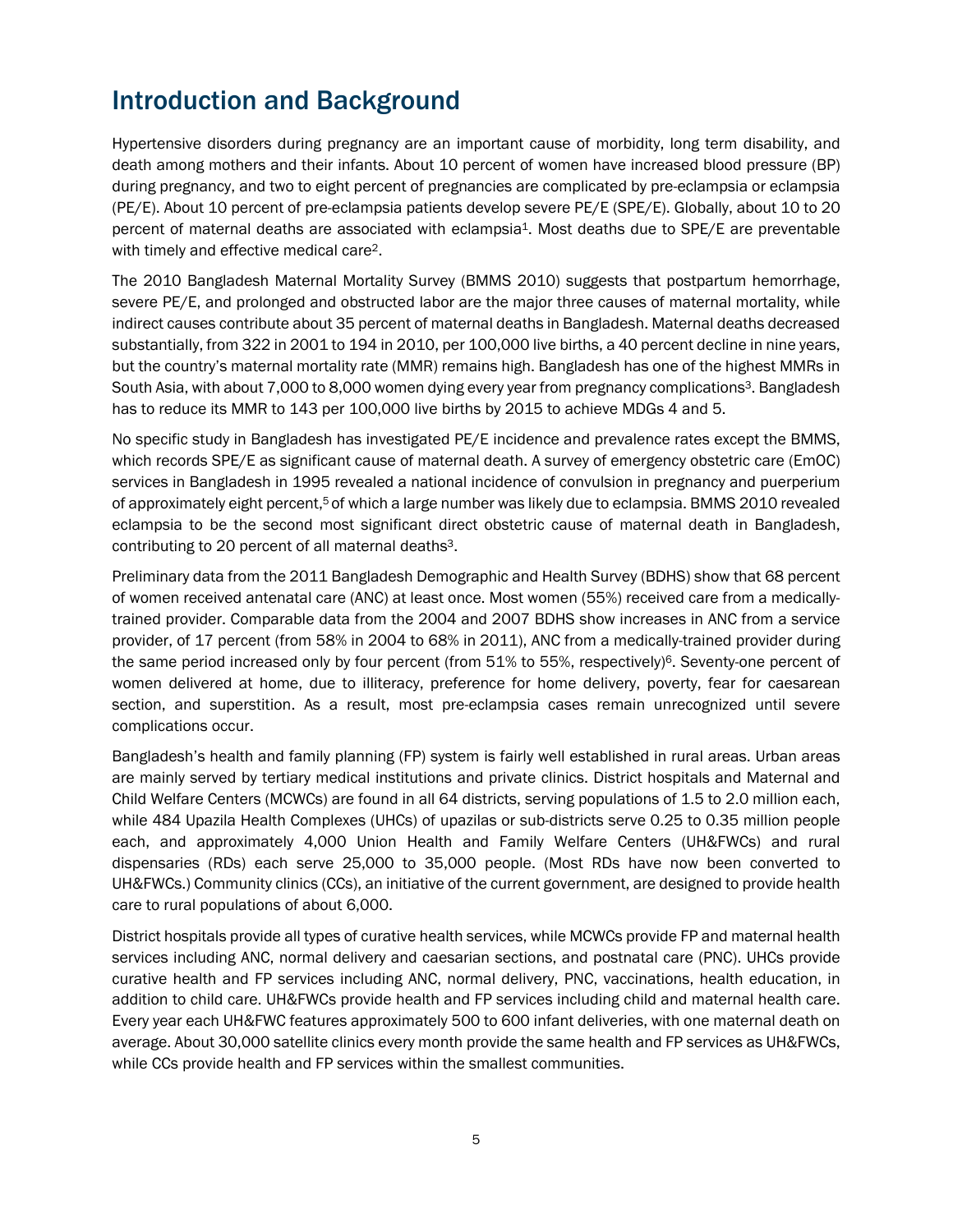Various categories of service providers—Medical Officers (MOs), Family Welfare Visitors (FWVs), Medical Assistants (MAs), Sub-Assistant Community Medical Officers (SACMOs), and Community Health Care Providers (CHCPs)—offer health care at UH&FWCs, RDs, and CCs, and are supported by field workers—either Family Welfare Assistants (FWAs) or Health Assistants (HAs).

All FWVs are female, with 18 months basic training in reproductive health (RH) and child health care. They provide basic FP and maternal and child health (MCH) services. SACMOs have three years of basic health training and are responsible for general health care and treatment of minor ailments in local communities. A cadre of FWAs trained in midwifery (for six months), called Community Skilled Birth Attendants (CSBAs), are posted in communities for delivery care. CHCPs, who staff CCs, receive six months of training to provide basic health, FP, and immunization services.

Due to maternal deaths from PE/SPE/E, the Ministry of Health and Family Welfare (MoH&FW) has implemented various initiatives to reduce these preventable deaths. The Eclampsia Collaborative Trial<sup>7</sup> and Magpie studies<sup>8</sup> confirmed the efficacy of magnesium sulphate (MgSO<sub>4</sub>) in treating severe PE/E. MgSO<sub>4</sub> is available at secondary and tertiary hospitals for treatment of SPE/E, and trained providers are mandated to administer it. Several pharmaceutical companies produce MgSO<sub>4</sub>, and it is available throughout the country, but the extent of its use is unknown, as it is officially restricted to use in higher level facilities.

To prevent PE/E deaths and morbidities, MoH&FW developed a protocol for the administration of a loading dose of MgSO4 at community health care centers, by FWVs, SACMOs, nurses, CSBAs, and CHCPs. The protocol was finalized in 2014, with technical assistance (TA) from the Obstetrical and Gynecological Society of Bangladesh (OGSB) and EngenderHealth (Appendix 1). MoH&FW has shown keen interest in implementing the protocol, and is eager to understand the operational complexities of its introduction.

In collaboration with the directorates general of Health Services (DGHS) and Family Planning (DGFP), OGSB implemented the strategies of the proposed national protocol with support from the Population Council, in a study to assess the efficacy of screening and detecting SPE/E and providing a loading dose of MgSO4 at community facilities, by FWVs, SACMOs, nurses, CSBAs, and CHCPs.

# **Objectives**

#### General Objective

The general objective of this study is to assess the abilities of community facility-based service providers for screening and detecting PE/E patients, then administering a loading dose of MgSO<sub>4</sub> to appropriate patients and referring them to higher level care facilities.

#### Specific Objectives

The specific objectives are:

- Assessing the abilities of service providers—FWVs, SACMOs, nurses, CSBAs, CHCPs—based at community health care facilities to screen and detect PE/E within their local health care networks
- Assessing local service providers' abilities to provide a loading intramuscular (IM) dose of MgSO<sub>4</sub>
- Reviewing the provision of MgSO<sub>4</sub> loading doses at local community care facilities and their referrals of patients for to higher level facilities for appropriate case management
- Assessing the effectiveness of the referral mechanisms, and
- Analyzing the costs of these interventions.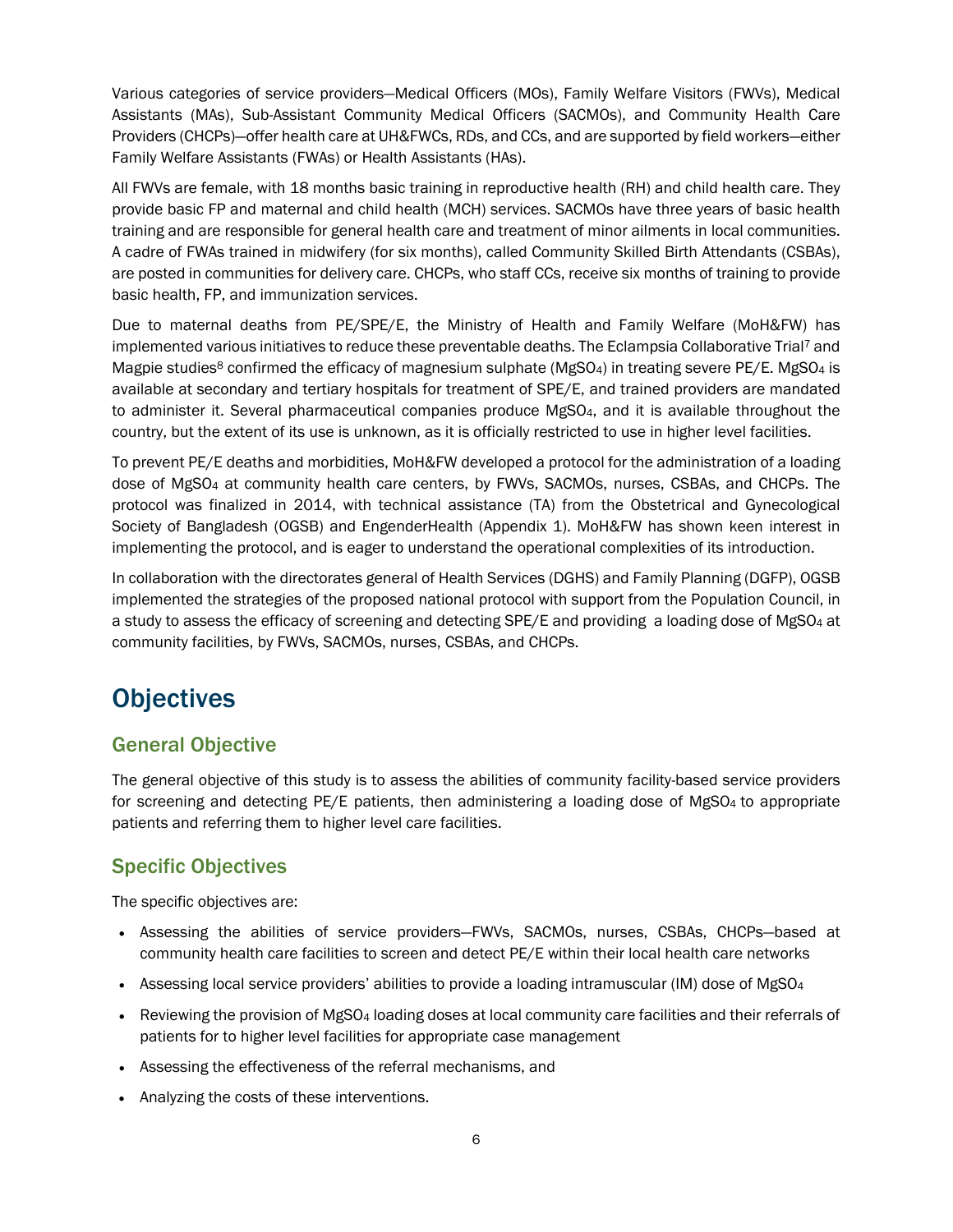# Methodology

#### Study Design

This quasi-experimental study, of a pre-test post-test design with no control group, implemented interventions for nine months in two upazilas. Before implementation, service statistics (numbers of ANC, delivery and PNC clients, hypertensive pregnant clients, and PE/E patients) from both community and referral facilities were collected. Service provider and field worker knowledge of PE/E was also evaluated. At the end of intervention, the procedures for the baseline were repeated to collect endline information. Comparisons of data from before and after the intervention measure the impacts of the intervention.

This study was implemented and managed by OGSB in collaboration with DGHS and DGFP, with TA by the Population Council and EngenderHealth. Ethics board approval for conducting the study was obtained from the Bangladesh Medical Research Council (BMRC) and Population Council's Institutional Review Board.

#### Study Location

The study was implemented in Sarail and Kasba upazilas of Brahmanbaria district. There are nine UH&FWCs and 21 CCs in Sarail, and 10 UH&FWCs and 32 CCs in Kasba Upazila, with 72 community facilities in total in the two upazilas selected to test the national protocol. Two UHCs and the Brahmanbaria district hospital and MCWC were the referral facilities.



Union Health and Family Welfare Center Community Health Care Facility



Community Clinic

#### Study Period

The study was completed in 14 months, from July 2013 through July 2014. The actual protocol was implemented from October 2013 through June 2014. An initial three months involved preparatory work and the baseline data collection, and the final two months involved the endline evaluation, report writing, and dissemination.

#### Study Population

The primary population of this study are health care service providers, including FWVs, nurses, SACMOs, CHCPs, and CSBAs, working at local community facilities, either UH&FWCs or CCs.

This study's secondary population of interest is pregnant women with high blood pressure (BP), especially PE/E patients, in addition to upazila and district health care managers and service providers, in addition to the field workers who support local community facility service providers.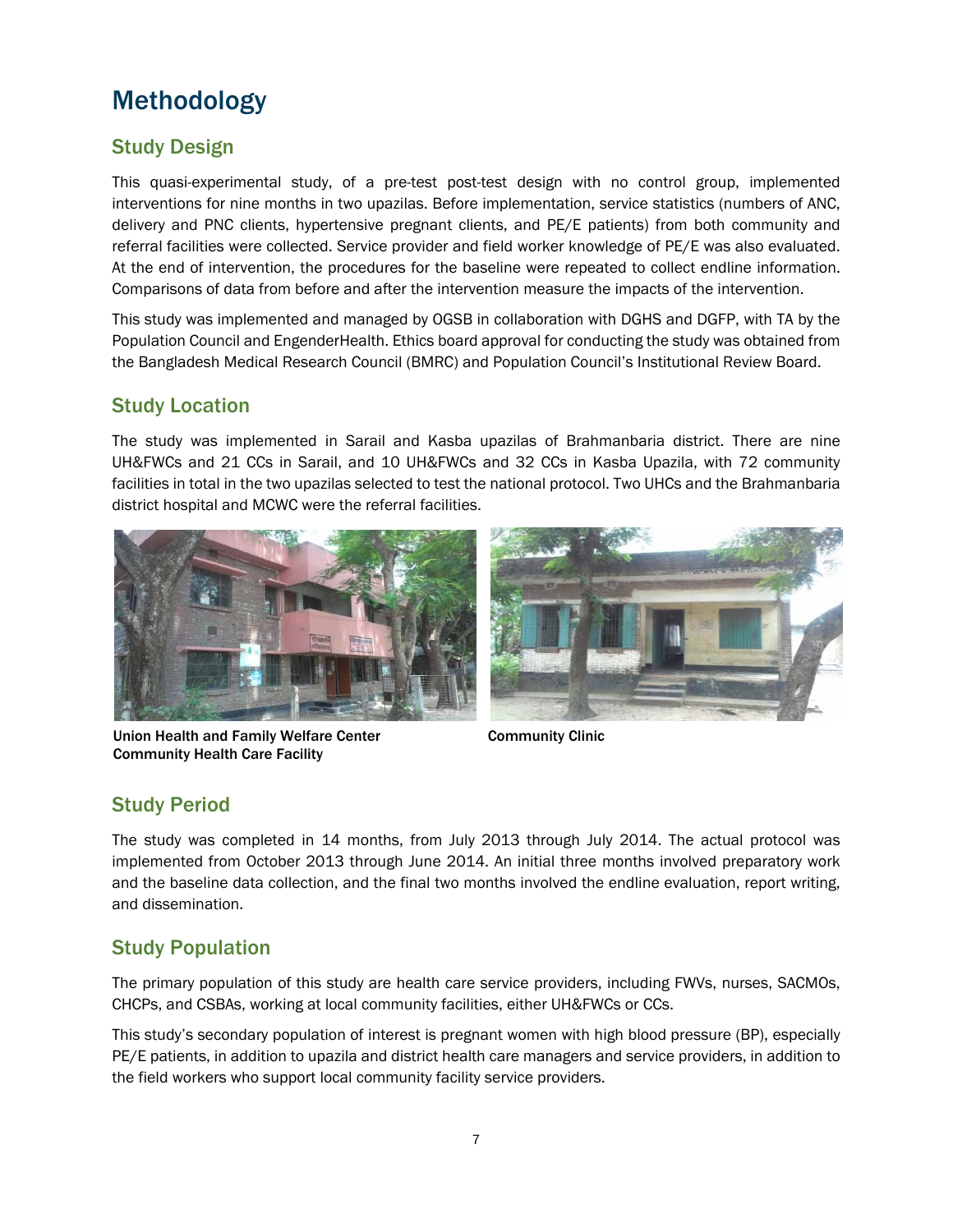#### Intervention

The following interventions were implemented in the selected upazilas:

Training for PE/E screening and detection among pregnant women by community facility service providers: A total of 140 service providers (FWVs, SACMOs, nurses, CSBAs. and CHCPs) posted at Sarail and Kasba upazilas attended training on PE/E detection and management, measuring BP, urine dipstick test, administering MgSO4 loading dose, and referral. Resource persons were CS, DDFP, junior obstetrics and gynecology consultants from Brahmanbaria District Hospital, and staff from OGSB, EngenderHealth, and Population Council.

Orienting field workers to educate pregnant women, identify high risk pregnant women, and refer them to service providers at community facilities: A total of 163 field workers (FWAs and HAs) participated in the upazila orientations, and were informed about the project objectives: detecting PE/E during home care visits, raising PE/E awareness within their communities, and referring potential PE/E patients to community facilities for further management. Orientations were by OGSB, with representatives from DGHS and DGFP.

Orienting upazila and district program managers and service providers: A total of 16 UH&FPOs, UFPOs, doctors, consultants, FPIs, HIs, and AHIs participated in the district orientation program on PE/E management and their roles in the interventions, led by OGSB, EngenderHealth, Population Council, and representatives from DGHS and DGFP.

Developing educational and training materials: A client IEC material was developed and distributed within study communities. EngenderHealth and OGSB developed the training manual, job aids, and leaflets used during the intervention.

Establishing functional referral systems between service providers at community facilities and higher level facilities, with referral facility staff orientation on the project, its objectives, and interventions. Referral facility staff were trained on the referral slip to be completed by community service providers. Referral facility service providers then trained community facility service providers.

Procuring required equipment, logistics, and supplies for community facilities: 69 BP machines, 69 stethoscopes, 60 boxes of urine dipsticks, and 3,800 ampoules of MgSO4.

Administering a loading dose of MgSO4 to prevent and control convulsions and seizures by trained service providers to patients who sought treatment at community health care facilities for PE/E.

#### Study Implementation

The study was conducted in operational government health care facilities, without any significant system alterations. Government health and FP service providers who work at community facilities implemented the program, with field workers conducting awareness activities, identifying high risk pregnant women, and referring them to community UH&FWC facilities. OGSB implemented the intervention in collaboration with DGFP and DGHS, with TA from the Population Council and EngenderHealth.

#### Field Supervision and Monitoring

In addition to regular monitoring of the local public health care systems, project staff regularly monitored field activities. Community health care facilities in the intervention upazilas were visited to monitor service provision by community service providers. Project staff attended Health and FP department monthly meetings of community service providers in both Sarail and Kasba upazilas, during which PE/E was included on each meeting's agenda, followed by a short discussion.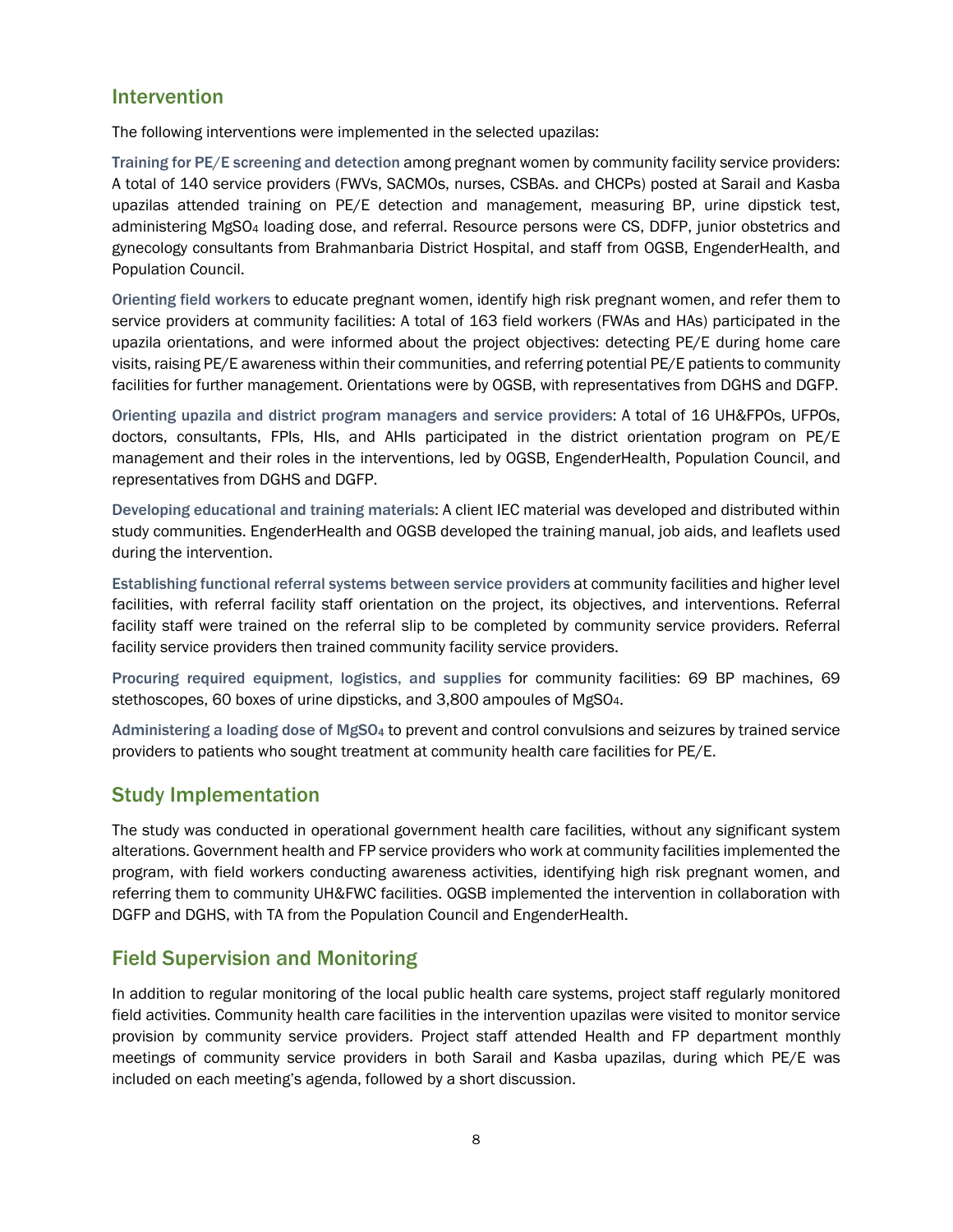#### Evaluation

The effects of the intervention were assessed by evaluating community service provider abilities to detect and manage PE/E patients including administration of MgSO<sub>4</sub>. Surveys compared PE/E service statistics pre- and post intervention and improvements in PE/E knowledge among community service providers, in addition to self-administered checklists for providers, comparisons of patient care quality through exit interviews with a semi-structure questionnaire, and observations of client and provider interactions, using a checklist. Program managers and referral service providers were also interviewed before and after the intervention, with interview guides, to assess staff opinions about the project interventions and community facility service providers' responsibility for administering a loading dose of MgSO4 and referring patients.

| <b>Evaluation</b><br><b>Component</b>                                         | <b>Frequency and Number</b><br>of Respondents |                            | Content                                                                                                            |  |
|-------------------------------------------------------------------------------|-----------------------------------------------|----------------------------|--------------------------------------------------------------------------------------------------------------------|--|
|                                                                               | Pre-<br><b>Intervention</b>                   | Post-<br>Intervention      |                                                                                                                    |  |
| Service Provider<br>Interviews (CLFBSP)                                       | 105                                           | 105                        | PE/E knowledge, attitude and practices for detecting and managing,<br>efficiency of ANC, PNC and delivery services |  |
| <b>IField Worker</b><br><b>Interviews</b>                                     | 174                                           | 50                         | PE/E knowledge, attitudes and opinions, ability to detect cases<br>within communities, and refer                   |  |
| <b>Client Exit Interviews</b>                                                 | 40                                            | 39                         | Quality of services for ANC, PNC, and delivery clients                                                             |  |
| <b>Client and Provider</b><br><b>Observations</b>                             | 40                                            | 39                         | Quality of services for ANC, PNC, and delivery clients                                                             |  |
| <b>Program Manager</b><br>land Referral Service<br><b>Provider Interviews</b> | 14                                            | 6                          | PE/E opinions and practices, opportunities and challenges<br>in integrating PE/E into community facilities         |  |
| <b>Service Statistics</b>                                                     | Preceding<br>9 months                         | Intervention<br>(9 months) | Number of ANC, PNC, delivery, and PE/E clients                                                                     |  |

|  | Table 1: Type of data collection, number, timing and contents |
|--|---------------------------------------------------------------|
|--|---------------------------------------------------------------|

Trained research assistants collected the baseline and endline data. The same individuals collected the baseline and endline data. Baseline data were collected in September and October 2013, and endline data were collected in May and June 2014.

#### Data Analysis

Quantitative data were collected from service providers, field workers, clients after exiting service sessions at health facilities, and observations of client and provider interactions, and were analyzed using SPSS. Findings are presented in the Results section in a descriptive manner, with univariate and bivariate frequency tables, segregated as pre- and post. Qualitative data were collected from managers and service providers, and were analyzed manually according to themes, and triangulated with quantitative findings.

#### Limitations

The study had several limitations:

- Observations of actual PE/E service provision by the community facility service providers were not possible due to uncertainty of when clients would present at a facility. This study relied upon service providers' self-assessments of their administrations of MgSO4 IM injection loading dose. All service providers were trained in IM injection, and the study employed a MgSO4 solution.
- Although each facility was given a project register to record ANC, PE/E, delivery, and PNC patient data, service providers did not fully comply with recording requests, so MIS reporting statistics submitted to DGFP were collected for quantitative data for this report.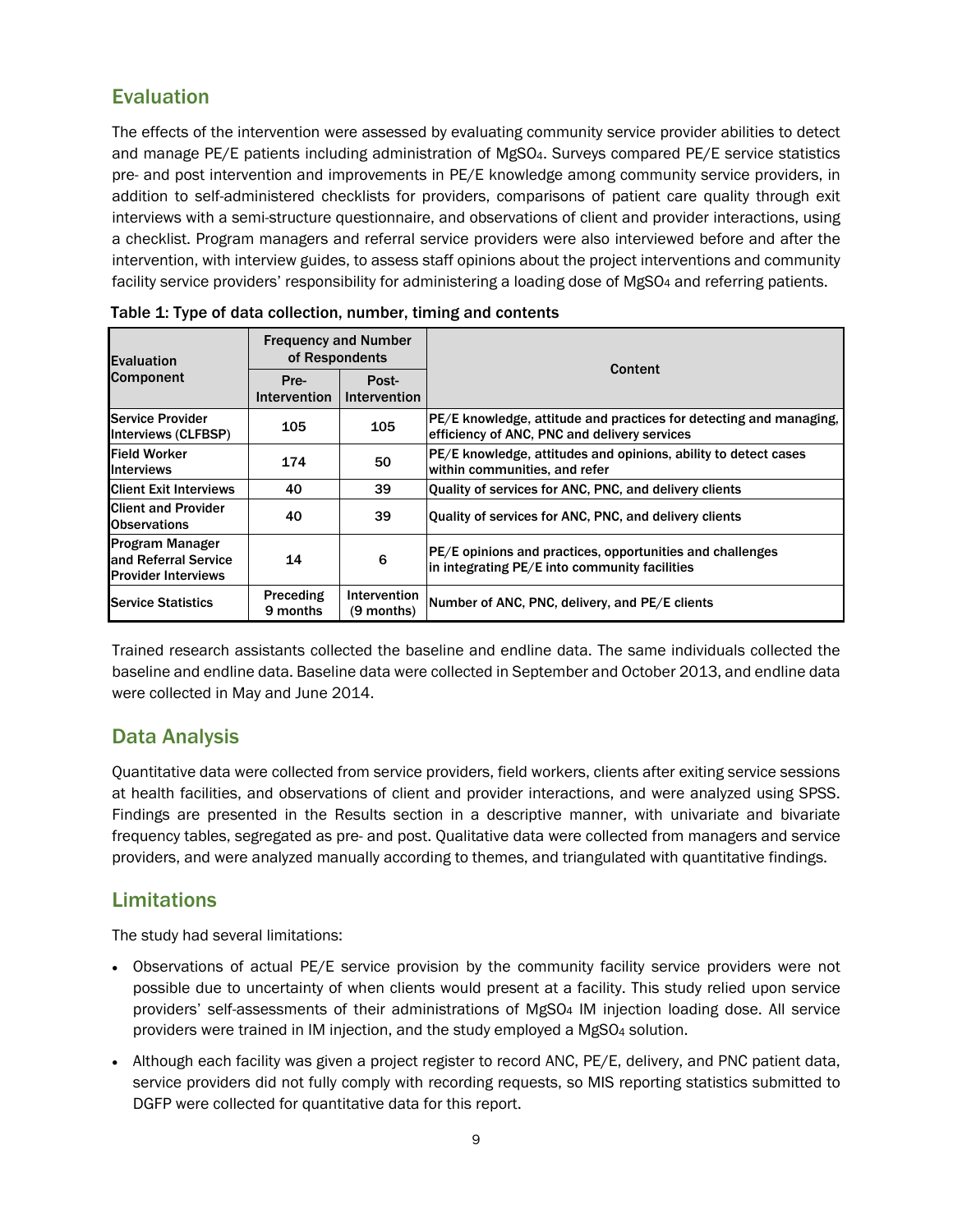Community facility service provider training was limited to detecting, by physical examination, BP measurement, and urine test, PE/E signs and symptoms, its management, administration of a loading dose of MgSO4, and patient referrals. The project was unable to provide training on general maternal health, pregnancy complications, delivery issues, postpartum hemorrhage, and PNC complications. Analysis of this project's data suggest that some of these issues need to be addressed during training.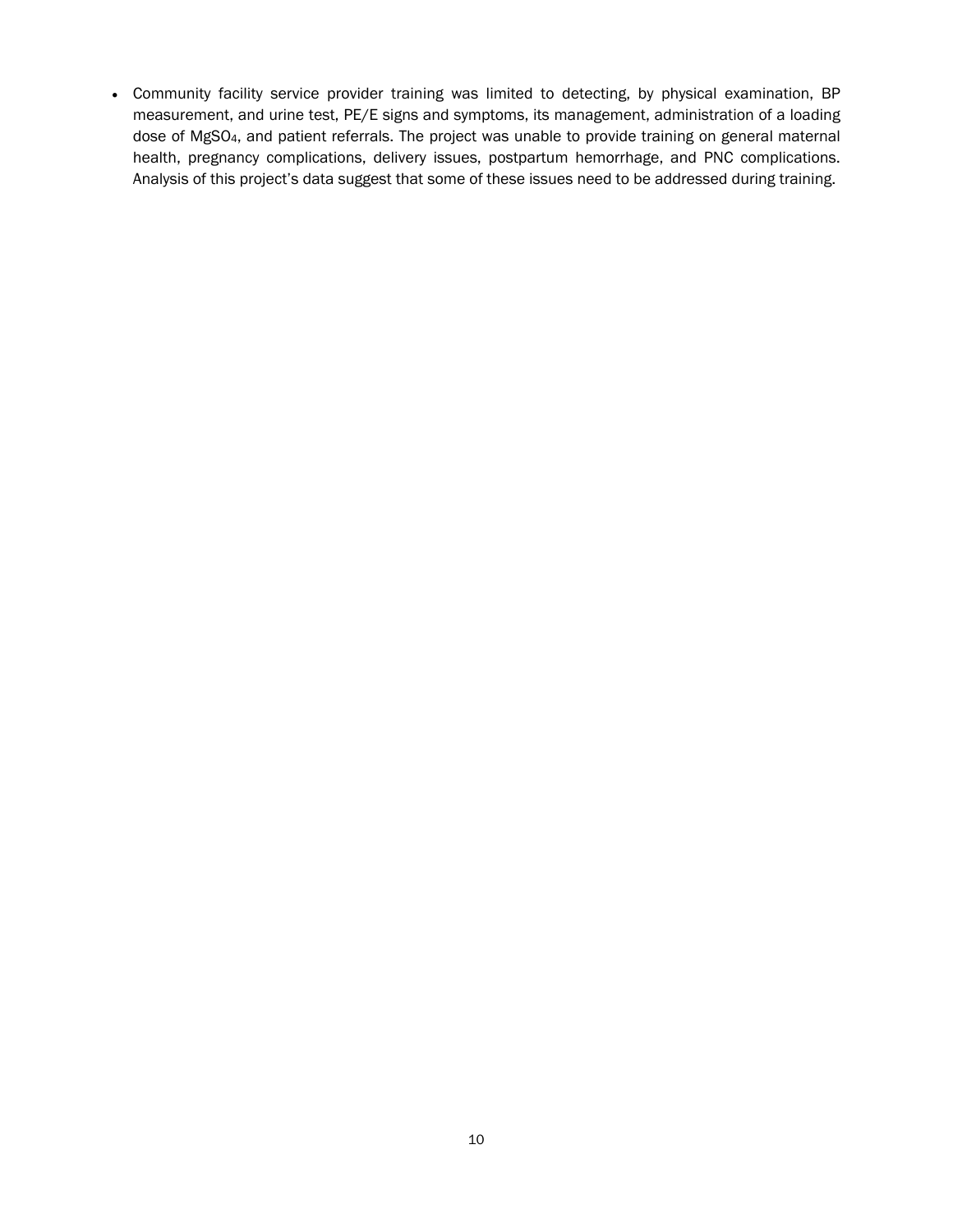### **Results**

Community facility-based service providers' background characteristics were collected during the baseline survey, and the same cohort was interviewed at the endline survey. Table 2 indicates that 19 FWVs, 11 SACMOs, two nurses, 38 CSBAs, and 35 CHCPs were interviewed in the two upazilas. All FWVs, nurses, and CSBAs were female, all SACMOs were male, with eight male and 27 female CHCPs.

| <b>Characteristics</b>                      | <b>Community facility service providers</b><br><b>Total</b> |                |                         |                         |                |                         |
|---------------------------------------------|-------------------------------------------------------------|----------------|-------------------------|-------------------------|----------------|-------------------------|
| <b>Sex</b>                                  | <b>FWV</b>                                                  | <b>SACMO</b>   | <b>Nurse</b>            | <b>CSBA</b>             | <b>CHCP</b>    |                         |
| <b>Male</b>                                 | 0                                                           | 11             | 0                       | $\mathbf 0$             | 8              | 19                      |
| Female                                      | 19                                                          | 0              | $\mathbf 2$             | 38                      | 27             | 86                      |
| Age                                         |                                                             |                |                         |                         |                |                         |
| 20-25                                       | 0                                                           | 0              | 0                       | 5                       | 13             | 18                      |
| 26-30                                       | 3                                                           | 3              | 0                       | $\mathbf{2}$            | 17             | 25                      |
| 31-35                                       | 1                                                           | 1              | $\overline{\mathbf{c}}$ | $\overline{\mathbf{2}}$ | 5              | 11                      |
| 36-40                                       | 0                                                           | 0              | $\mathbf 0$             | 4                       | 0              | 4                       |
| 41-45                                       | 6                                                           | 0              | 0                       | 11                      | 0              | 17                      |
| 46-50                                       | 3                                                           | $\mathbf 1$    | 0                       | 12                      | 0              | 16                      |
| >50                                         | 6                                                           | 6              | 0                       | $\overline{\mathbf{2}}$ | 0              | 14                      |
| Residence                                   |                                                             |                |                         |                         |                |                         |
| Inside the facility                         | 7                                                           | 4              | $\mathbf{2}$            | 0                       | 0              | 13                      |
| <b>Outside the facility</b>                 | 12                                                          | 7              | 0                       | 38                      | 35             | 92                      |
| Duration of job (in years)                  |                                                             |                |                         |                         |                |                         |
| $0-5$                                       | 4                                                           | 4              | $\overline{2}$          | 9                       | 35             | 54                      |
| 11-20                                       | 1                                                           | 0              | 0                       | 1                       | 0              | $\mathbf{2}$            |
| 21-30                                       | 11                                                          | 6              | 0                       | 27                      | 0              | 44                      |
| >30                                         | 3                                                           | $\mathbf{1}$   | 0                       | 1                       | 0              | 5                       |
| Began work at facility (years prior)        |                                                             |                |                         |                         |                |                         |
| $0-5$                                       | 12                                                          | 4              | $\mathbf{2}$            | 12                      | 35             | 65                      |
| $6 - 10$                                    | 1                                                           | 3              | 0                       | $\mathbf{1}$            | 0              | 5                       |
| 11-20                                       | 4                                                           | 1              | 0                       | 6                       | 0              | 11                      |
| 21-30                                       | $\overline{\mathbf{c}}$                                     | 3              | 0                       | 18                      | 0              | 23                      |
| >30                                         | 0                                                           | 0              | 0                       | 1                       | 0              | 1                       |
| Training in last 3 years*                   |                                                             |                |                         |                         |                |                         |
| <b>EmOC</b>                                 | $\mathbf 2$                                                 | 0              | 1                       | 1                       | 1              | 5                       |
| <b>ANC</b>                                  | $\mathbf 2$                                                 | 1              | 1                       | $\mathbf{2}$            | 15             | 21                      |
| Safe delivery care                          | 3                                                           | 0              | 1                       | 1                       | $\overline{7}$ | 12                      |
| <b>PNC</b>                                  | $\overline{2}$                                              | $\mathbf{1}$   | $\mathbf{1}$            | 4                       | 13             | 21                      |
| <b>CSBA</b> training                        | $\pmb{0}$                                                   | 0              | 0                       | 14                      | 0              | 14                      |
| <b>FP</b>                                   | $\overline{\mathbf{c}}$                                     | $\mathbf 0$    | $\mathbf 0$             | $\mathbf{3}$            | 9              | 14                      |
| Laboratory investigation                    | 1                                                           | 0              | $\mathbf{1}$            | 0                       | 0              | $\overline{\mathbf{c}}$ |
| <b>CHCP</b> training                        | 0                                                           | 0              | 0                       | $\mathbf{1}$            | 8              | 9                       |
| <b>IMCI training</b>                        | 0                                                           | $\mathbf{1}$   | 0                       | 0                       | 0              | 1                       |
| Midwifery                                   | 1                                                           | 0              | 0                       | 1                       | 0              | $\mathbf{2}$            |
| Child growth                                | $\mathbf 2$                                                 | 0              | 0                       | 12                      | 3              | 17                      |
| <b>Others</b>                               | 1                                                           | $\overline{2}$ | 1                       | 0                       | 5              | 6                       |
| n<br>*Multiple answers. No MA was available | 19                                                          | 11             | $\overline{2}$          | 38                      | 35             | 105                     |

Table 2: Community facility service providers, by background characteristics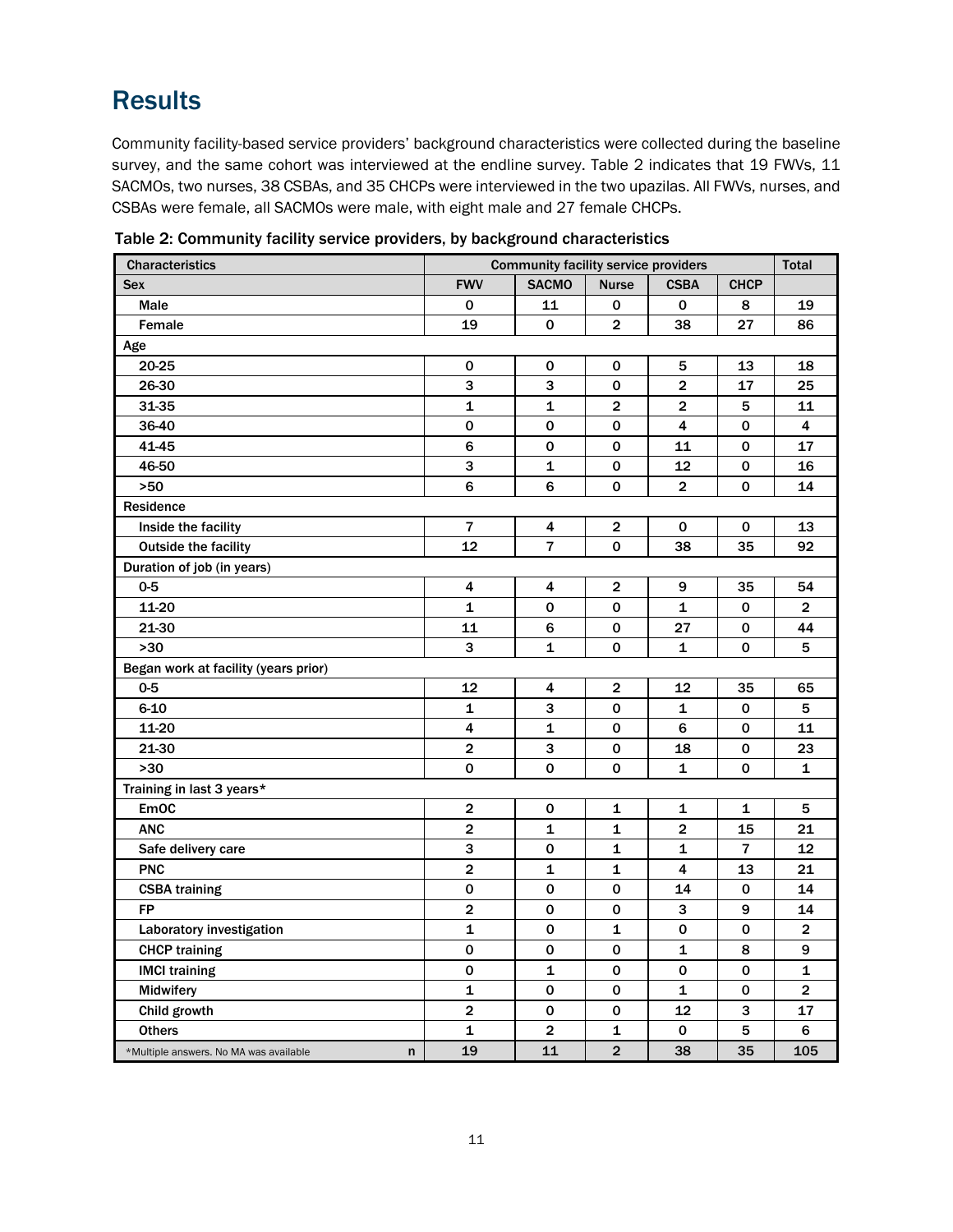FWVs, nurses, CSBAs and SACMOs are likely older than CHCPs, a new service cadre, in addition to longer work experience. Most service providers have been based at their facility for five years of less, but some FWVs, SACMOs, and CSBAs have been at the same facility for over 20 years. FWVs, SACMOs, and nurses are expected to reside at their facilities, but about half of FWVs and more than half of SACMOs do not.

All community facility service providers had received training within the past three years. Almost all received PE/E training from the program, but some CHCPs recruited after training did not. Only half of community service providers were trained in ANC, delivery, PNC, or emergency obstetric care (EmOC) within three years.

#### Community facility service provider knowledge of potential life-threatening complications during ANC, delivery, and PNC

Facility-based service providers in local communities were interviewed to assess their knowledge of general life-threatening complications during the antenatal, delivery, and postnatal periods, both before their training and after the intervention. In each survey, a total of 105 respondents participated.

Service providers were aware of several complications, and comparisons of baseline and endline findings show some improvements in required knowledge, but for some service providers, knowledge actually decreased. Baseline knowledge of life-threatening antenatal complications was generally high, so it improved only marginally. Two thirds of respondents at baseline mentioned eclampsia or seizure as an antenatal complication, which increased to 69 percent at endline. Similarly, providers mentioning severe headache as a complication during antenatal period increased from 71 percent to 87 percent by the endline survey. Several misconceptions also persisted among service providers. Findings indicate ample room for improving service providers' knowledge further (Table 3).

|                                       |                          | Antenatal (%)            |              | Delivery (%)        | Postnatal (%)  |              |  |
|---------------------------------------|--------------------------|--------------------------|--------------|---------------------|----------------|--------------|--|
| <b>Complications</b>                  | Pre-                     | Post-                    | Pre-         | Post-               | Pre-           | Post-        |  |
|                                       | Intervention             | Intervention             | Intervention | <b>Intervention</b> | Intervention   | Intervention |  |
| Severe headache                       | 70.5                     | 86.7                     | 11.5         | 25.7                | 2.9            | 6.7          |  |
| <b>Blurred vision</b>                 | 56.2                     | 76.2                     | 9.6          | 26.7                | 3.8            | 4.8          |  |
| High BP                               | 58.1                     | 59.0                     | 32.7         | 28.6                | 25.7           | 15.4         |  |
| PE/SPE                                | 24.8                     | 45.7                     | 2.9          | 17.1                | 1.0            | 12.5         |  |
| Eclampsia or seizures                 | 65.7                     | 70.5                     | 58.7         | 77.1                | 50.5           | 64.4         |  |
| <b>Excessive vaginal bleeding</b>     | 71.4                     | 66.7                     | 90.4         | 95.2                | 91.4           | 84.6         |  |
| High fever                            | 74.3                     | 61.0                     | 20.2         | 25.7                | 51.4           | 35.6         |  |
| <b>Tetanus</b>                        | 2.9                      | 1.9                      | 1.0          | 2.9                 | 11.4           | 4.8          |  |
| Infant hand or feet first             | $\overline{\phantom{0}}$ | $\overline{\phantom{a}}$ | 26.9         | 53.5                |                |              |  |
| Prolonged labor                       | -                        | $\overline{\phantom{0}}$ | 77.9         | 74.3                | -              |              |  |
| <b>Obstructed labor</b>               | -                        | $\overline{\phantom{0}}$ | 71.2         | 65.7                |                |              |  |
| Retained placenta                     |                          | $\blacksquare$           | 41.3         | 44.8                |                |              |  |
| <b>Ruptured uterus</b>                | $\overline{\phantom{0}}$ | $\overline{\phantom{0}}$ | 14.4         | 12.4                | $\blacksquare$ |              |  |
| *Multiple responses<br>n <sub>l</sub> | 105                      | 105                      | 104          | 105                 | 105            | 105          |  |

Table 3: Life-threatening antenatal, delivery and postnatal complications observed by providers\*

#### Community service provider knowledge of PE/SPE/E signs and symptoms

Community service providers' knowledge of specific PE/SPE/E signs and symptoms was also assessed before and after the intervention. Knowledge of high blood pressure (BP) as a sign of PE improved, from 60 percent at baseline to 91 percent post-intervention. Similarly, knowledge of albumin in urine, considered a sign of SPE in addition to high BP, increased from 29 percent to 82 percent (Table 4, following page).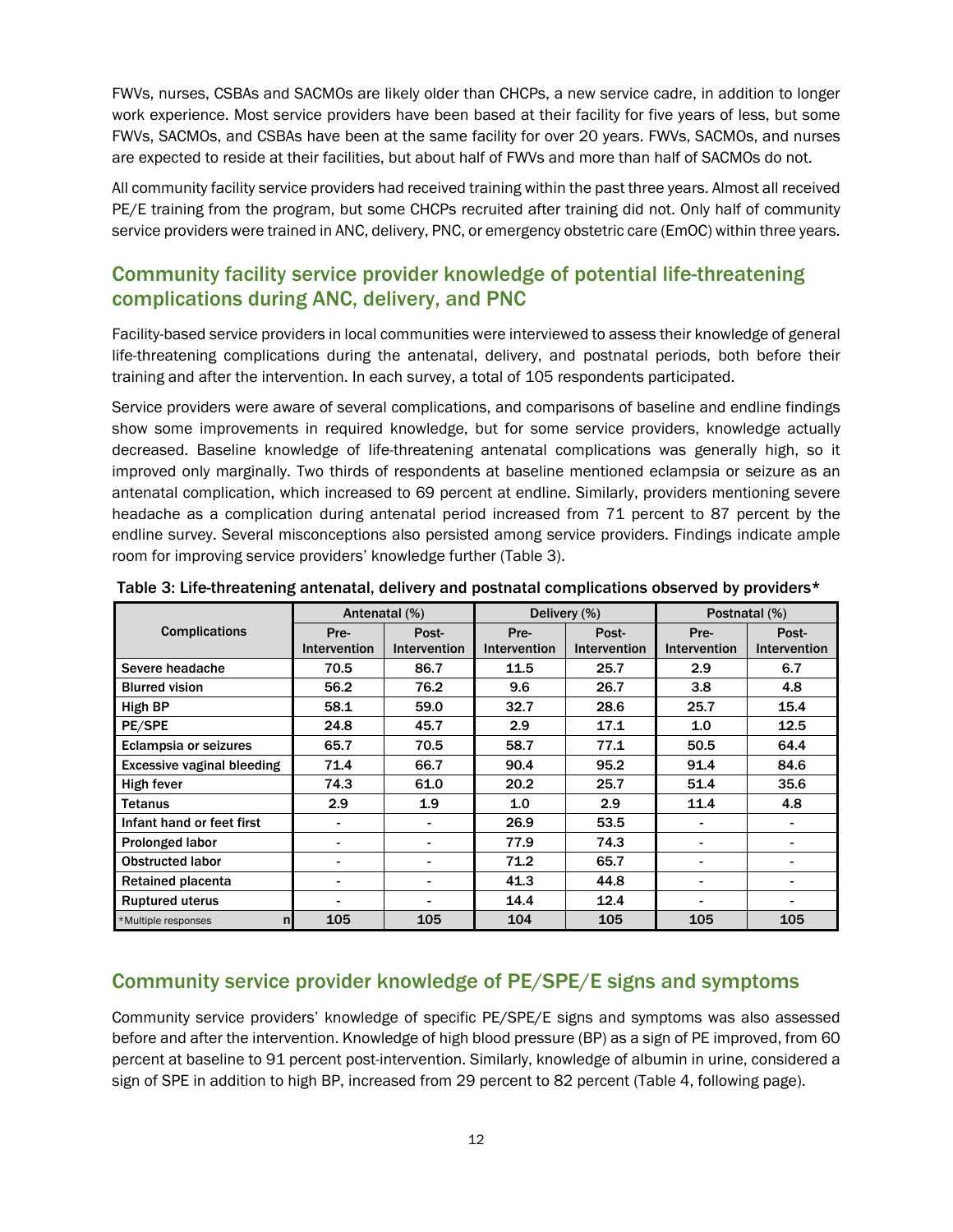Analysis reveals that retention of PE/E knowledge was similar, or higher, among CHCPs as it was for FWVs, which could be due to the fact recently recruited CHCPs are young, with better educational qualifications.

| <b>Signs and Symptoms</b>                                   | <b>Pre-Intervention</b> | <b>Post-Intervention</b> |
|-------------------------------------------------------------|-------------------------|--------------------------|
| Pre-Eclampsia*                                              | %                       | $\%$                     |
| High BP                                                     | 60.0                    | 91.4                     |
| Excess albumin in the urine                                 | 25.7                    | 57.1                     |
| Headache                                                    | $\mathbf 0$             | 27.6                     |
| <b>Blurred vision</b>                                       | $\mathbf 0$             | 21.9                     |
| Edema                                                       | $\mathbf 0$             | 12.4                     |
| SPE <sup>*</sup>                                            |                         |                          |
| Pregnancy-induced high BP                                   | 63.8                    | 94.3                     |
| Albumin in urine                                            | 28.6                    | 84.8                     |
| Severe headache                                             | 60.0                    | 67.6                     |
| Blurred vision/light sensitivity/seeing spots               | 42.9                    | 61.0                     |
| Upper abdominal pain (usually under ribs on the right side) | 8.6                     | 51.4                     |
| Swelling (edema) particularly in face and hands             | 57.1                    | 46.7                     |
| Eclampsia*                                                  |                         |                          |
| Pregnancy-induced high BP plus                              | 59.0                    | 67.3                     |
| Seizures/convulsions                                        | 97.1                    | 94.2                     |
| Albumin in urine plus                                       | 24.8                    | 54.8                     |
| *Multiple responses<br>n                                    | 105                     | 105                      |

Table 4: Community facility-based provider knowledge of PE/SPE/E signs and symptoms\*

#### Community service provider knowledge of danger signs in pregnancy

In addition to knowledge on PE/E, service providers were assessed on dangers signs during pregnancy. Table 5 shows that their knowledge increased substantially after the intervention period.

Table 5: Community facility-based provider knowledge of danger signs during pregnancy\*

| Knowledge of Danger signs*                                     | <b>Pre-Intervention</b> | <b>Post-Intervention</b> |
|----------------------------------------------------------------|-------------------------|--------------------------|
| Seizures or convulsions                                        | 88.6                    | 94.3                     |
| Severe headache and blurred vision                             | 77.1                    | 92.4                     |
| Vaginal bleeding                                               | 91.4                    | 89.5                     |
| High fever                                                     | 80.0                    | 84.8                     |
| <b>Prolonged labor</b>                                         | 55.2                    | 66.7                     |
| Infant body parts other than head appear first during delivery | 0.0                     | 4.8                      |
| <b>Others</b>                                                  | 10.5                    | 1.0                      |
| n<br>*Multiple responses                                       | 105                     | 105                      |

#### Pre- and post-intervention service statistics from intervention upazilas

All ANC, delivery, PNC, and PE/E patients, as well as the total numbers of patients, were collected before and after the intervention, for adjacent nine month periods, from all community facilities in both upazilas. Service statistics were collected from DGFP's MIS reports. At baseline, service statistics were collected for January 2013 through September 2013, and collected for October 2013 through June 2014 at endline. These service statistics do not include figures from UHCs, MCWCs, or district hospitals (Table 6, following page).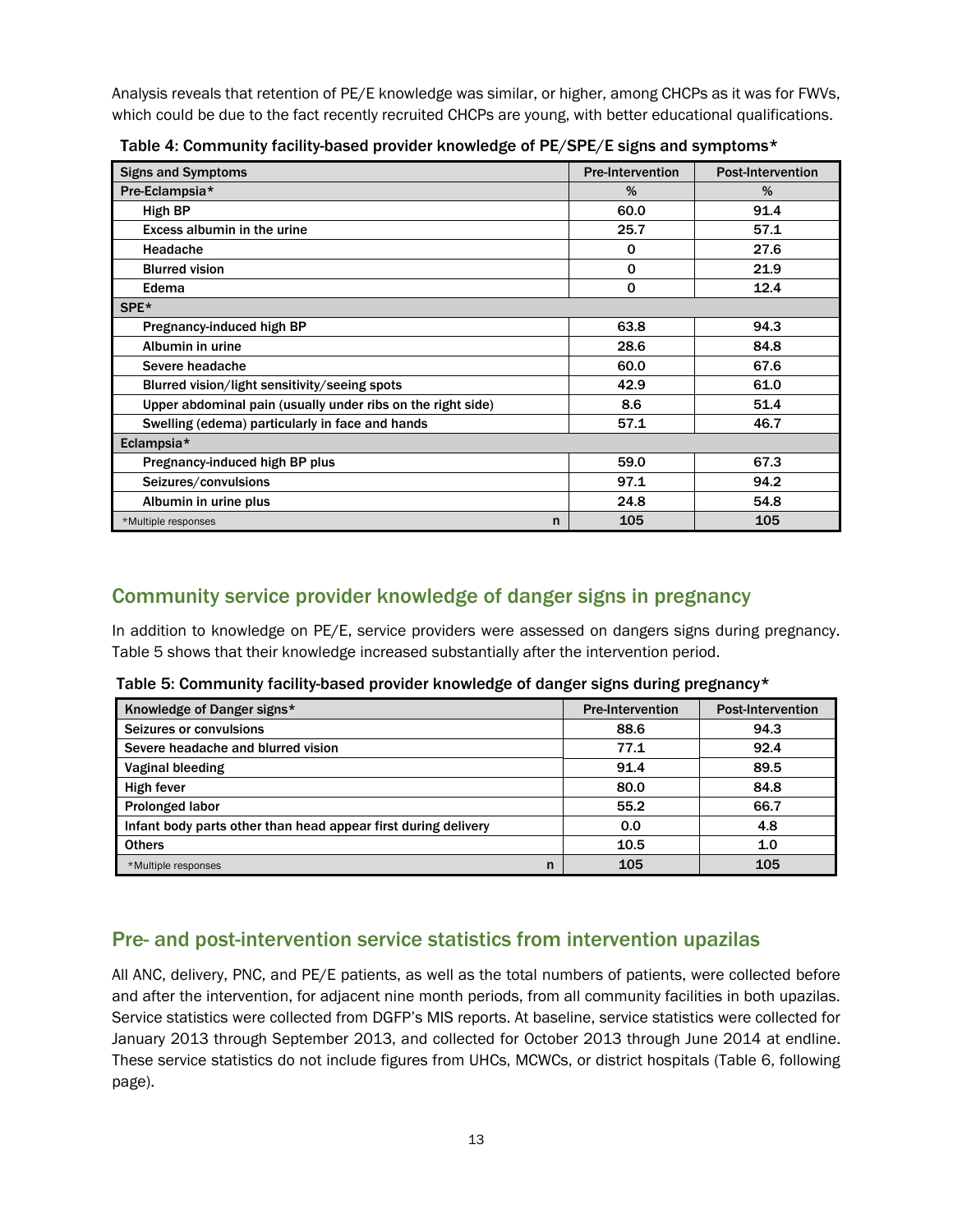| <b>Pre-Intervention</b> |                            |            |            |               | <b>Post-Intervention</b> |         |              |                            |            |            |                 |                |         |
|-------------------------|----------------------------|------------|------------|---------------|--------------------------|---------|--------------|----------------------------|------------|------------|-----------------|----------------|---------|
| <b>Month</b>            | General<br><b>Patients</b> | <b>ANC</b> | <b>PNC</b> | Delivery PE/E |                          | Total   | <b>Month</b> | General<br><b>Patients</b> | <b>ANC</b> | <b>PNC</b> | <b>Delivery</b> | PE/E           | Total   |
| Jan $'13$               | 54,103                     | 1,590      | 600        | 67            | $\mathbf 0$              | 56,360  | Oct '13      | 53,025                     | 1,406      | 411        | 50              | 0              | 54,892  |
| Feb $'13$               | 53,332                     | 1.404      | 618        | 43            | 0                        | 55.397  | Nov '13      | 56,054                     | 1,247      | 426        | 52              | 1              | 57,780  |
| Mar '13                 | 59,256                     | 1,362      | 730        | 74            | 0                        | 61,422  | Dec '13      | 56,542                     | 1,400      | 523        | 57              | $\overline{2}$ | 58,524  |
| Apr '13                 | 63,648                     | 1.465      | 726        | 109           | $\mathbf 0$              | 65.948  | Jan '14      | 50.960                     | 1.056      | 425        | 32              | 7              | 52,480  |
| May '13                 | 53.372                     | 1,180      | 604        | 62            | 0                        | 55.218  | Feb '14      | 49,194                     | 1,040      | 378        | 34              | 6              | 50,652  |
| Jun $'13$               | 30,131                     | 916        | 472        | 57            | $\Omega$                 | 31.576  | Mar '14      | 62,691                     | 1,373      | 431        | 31              | 4              | 64,530  |
| Jul '13                 | 60,781                     | 1.293      | 647        | 56            | $\mathbf 0$              | 62,777  | Apr '14      | 52,192                     | 1,368      | 453        | 42              | 5              | 54.060  |
| Aug '13                 | 60.204                     | 1,243      | 666        | 56            | $\mathbf 0$              | 62,169  | May '14      | 54.380                     | 1,270      | 434        | 43              | 4              | 56,131  |
| Sep '13                 | 63,561                     | 1,336      | 490        | 48            | 0                        | 65.435  | Jun '14      | 54,380                     | 1,269      | 435        | 44              | 4              | 56,132  |
| Total (n)               | 498,388                    | 11,789     | 5,553      | 572           | 0                        | 516,302 | Total (n)    | 489.418                    | 11,429     | 3.916      | 385             | 33             | 505,181 |
| %                       | 96.5                       | 2.3        | 1.1        | 0.1           | 0.0                      | 100.0   | %            | 96.9                       | 2.3        | 0.8        | 0.1             | 0.007          | 100.0   |

Table 6: Women who received services before and after the intervention, in 72 facilities

Analysis of service statistics suggests that numbers of patients, for ANC, delivery, and PNC services, did not change much over the course of the intervention. During the first three months of the intervention there was political unrest in the country, which may have decreased numbers of patients seeking services. Before the intervention period there were no documented PE/E patients in the project areas, but during the intervention period 33 SPE/E patients presented for PE/E services.

#### PE/E patients treated in Brahmanbaria district

To understand the magnitude of PE/E in the Brahmanbaria district, information was collected from various facilities. P/E service statistics were collected from the district Hospital, MCWC, UHCs, as well as private clinics and hospitals in the district; only statistics of PE/E patients treated during the intervention period were collected.

A total of 182 SPE/E patients were treated in Brahmanbaria district during the nine month intervention. Among the 182 PE/E patients, 51 patients sought treatment directly from the district hospital, 98 patients sought treatment directly at private clinics or hospitals, and 33 patients sought treatment from two intervention upazila UH&FWCs—local community health care facilities. PE/E patients treated at these intervention facilities received a loading dose of MgSO4 IM injection and were referred to the district hospital. Among these 33 SPE/E patients, one patient who received loading dose of MgSO4 IM injection and referred to the district hospital instead went to a private health facility. District hospitals provided referral services for 84 SPE/E patients. No patient was treated at the MCWC, UHCs, or CCs (Table 7).

| <b>Treatment Facility</b>      | Clients (n) | <b>Remarks</b>                                                                                                                                                                                             |
|--------------------------------|-------------|------------------------------------------------------------------------------------------------------------------------------------------------------------------------------------------------------------|
| <b>District Hospital</b>       | 51          | Directly sought treatment from district hospital                                                                                                                                                           |
| <b>MCWC</b>                    | None        | Not fully functional due to manpower shortage                                                                                                                                                              |
| <b>UHC</b>                     | None        | Refer patients to district hospital                                                                                                                                                                        |
| <b>UH&amp;FWC</b>              | 33          | Patient sought treatment due to intervention, referred after MgSO <sub>4</sub> loading dose<br>by community provider, treated at district hospital; one patient went to private<br>facility for treatment. |
| СC                             | None        | No patients went to a CC; clients prefer district hospital or private clinic care                                                                                                                          |
| <b>Private Clinic/Hospital</b> | 98          | Directly sought treatment from private health facilities                                                                                                                                                   |
| Total in 11 upazilas           | 182         | Statistics are for 9 months, with no patients found during the initial 3 months                                                                                                                            |

Table 7: PE/E patients treated in Brahmanbaria district, by facility type, during intervention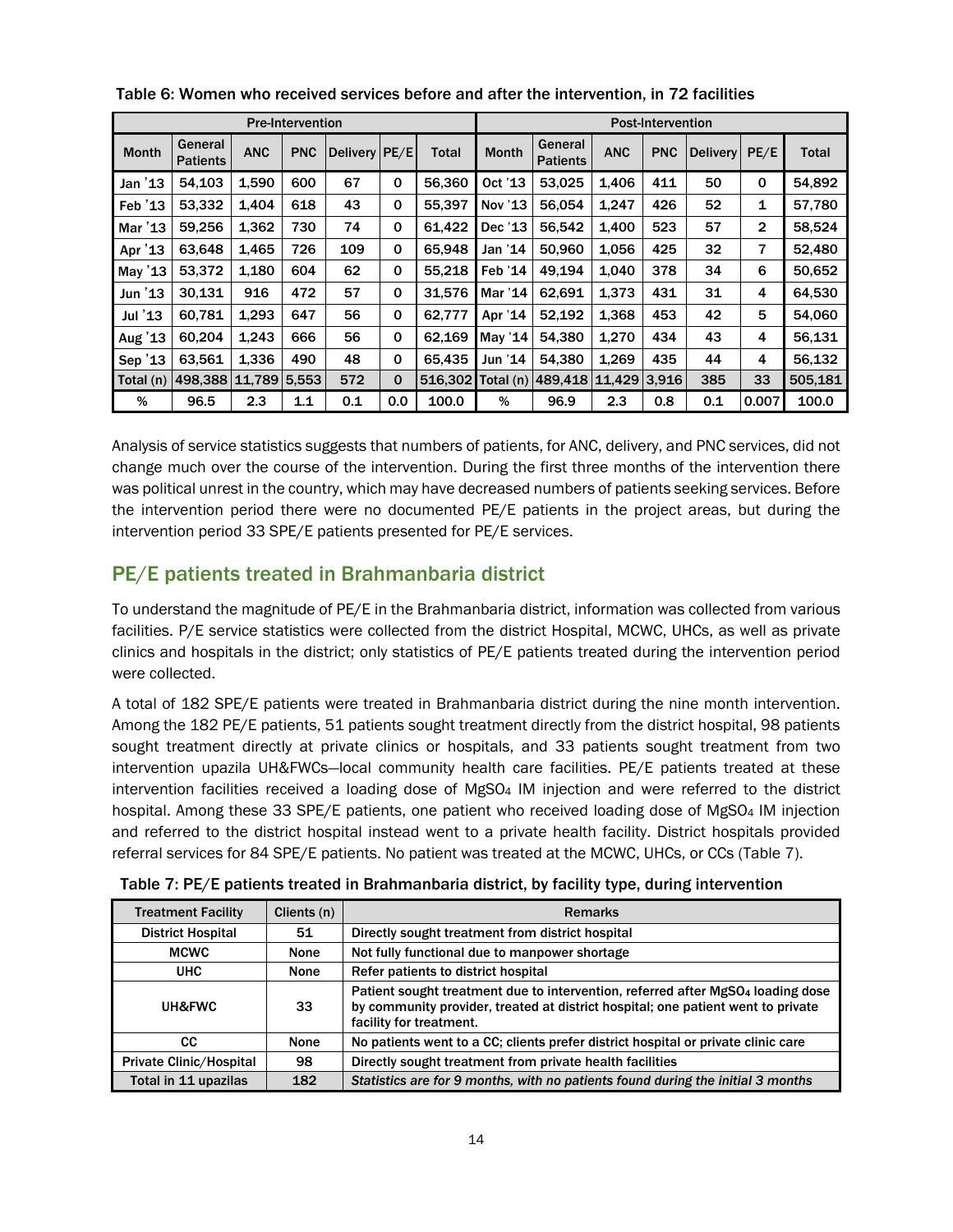#### PE/E patients treated in the intervention area, by facility

All SPE/E patients were treated by FWVs at UH&FWCs. Although SACMOs, MAs, CHCPs, and CSBAs were trained and included in service provision, no SPE/E patients werer attended by them, and no patient went to them for service, indicating that FWVs are the most opportune community facility staff to provider a loading dose of MgSO4. More than 40 percent of SPE/E patients were treated at Sadar upazila's UH&FWCs, which are generally more proximate than UHCs. In-depth interviews (IDIs) with Sadar upazila UH&FWC service providers also indicate that their FWVs could be more confident due to ready UHC assistance in detecting and managing SPE/E, as the UHC has at least one doctor on duty at all times.

| <b>Facility of Case Management Pregnancy Duration</b> |           | <b>BP</b><br>(mm of Hg) | Provider<br><b>Diagnosis</b> | <b>Went to District</b><br><b>Hospital</b> | <b>Outcome</b>                           |
|-------------------------------------------------------|-----------|-------------------------|------------------------------|--------------------------------------------|------------------------------------------|
| Sarail upazila sub-district                           |           |                         |                              |                                            |                                          |
| Paniswar UH&FWC                                       | 39 weeks  | 200/110                 | E                            | Y                                          | <b>Both Survived</b>                     |
| Sarail Sadar UH&FWC                                   | 40 weeks  | 210/120                 | Е                            | Υ                                          | <b>Both Survived</b>                     |
| <b>Sarail Sadar UH&amp;FWC</b>                        | 39 weeks  | 160/120                 | E                            | Y                                          | <b>Both Survived</b>                     |
| <b>Sarail Sadar UH&amp;FWC</b>                        | 39 weeks  | 180/120                 | E                            | Y                                          | <b>Both Survived</b>                     |
| Sarail Sadar UH&FWC                                   | 40 weeks  | 150/90                  | E                            | Y                                          | <b>Both Survived</b>                     |
| <b>Sarail Sadar UH&amp;FWC</b>                        | 41 weeks  | 150/110                 | <b>SPE</b>                   | Υ                                          | <b>Both Survived</b>                     |
| Shahazadapur UH&FWC                                   | 37 weeks  | 190/120                 | Е                            | Y                                          | <b>Both Survived</b>                     |
| Shahazadapur UH&FWC                                   | ΝI        | 220/110                 | E                            | Υ                                          | <b>Both Survived</b>                     |
| <b>Shahazadapur UH&amp;FWC</b>                        | 37 weeks  | 150/100                 | Е                            | Y                                          | <b>Both Survived</b>                     |
| <b>Shahazadapur UH&amp;FWC</b>                        | ΝI        | 200/100                 | E                            | Y                                          | <b>Both Survived</b>                     |
| <b>Aruail UH&amp;FWC</b>                              | ΝI        | 150/100                 | <b>SPE</b>                   | Υ                                          | <b>Both Survived</b>                     |
| <b>Aruail UH&amp;FWC</b>                              | 38 weeks  | 160/100                 | Е                            | Υ                                          | <b>Both Survived</b>                     |
| Noagaon UH&FWC                                        | 39 weeks  | 140/100                 | E                            | Y                                          | <b>Both Survived</b>                     |
| <b>Noagaon UH&amp;FWC</b>                             | 39 weeks  | 160/110                 | <b>SPE</b>                   | Y                                          | <b>Both Survived</b>                     |
| Noagaon UH&FWC                                        | ΝI        | 160/100                 | Е                            | Y                                          | <b>Both Survived</b>                     |
| <b>Subtotal</b>                                       |           |                         | 15                           |                                            | <b>All Survived</b>                      |
|                                                       |           |                         | (3 SPE, 12 E)                |                                            |                                          |
| Kasba upazila sub-district                            |           |                         |                              |                                            |                                          |
| Kasba Sadar UH&FWC                                    | 40 weeks  | 180/100                 | <b>SPE</b>                   | Y                                          | <b>Both Survived</b>                     |
| Kasba Sadar UH&FWC                                    | ΝI        | 150/100                 | Е                            | Y                                          | <b>Both Survived</b>                     |
| Kasba Sadar UH&FWC                                    | 41 weeks  | 150/100                 | <b>SPE</b>                   | N                                          | <b>Both Survived</b>                     |
| Kasba Sadar UH&FWC                                    | ΝI        | 140/100                 | <b>SPE</b>                   | Y                                          | <b>Both Survived</b>                     |
| Kasba Sadar UH&FWC                                    | 40 weeks  | 150/100                 | Е                            | Υ                                          | <b>Both Survived</b>                     |
| Kasba Sadar UH&FWC                                    | 28 weeks  | 180/120                 | Е                            | Υ                                          | <b>Both Survived</b>                     |
| Kasba Sadar UH&FWC                                    | ΝI        | 180/100                 | E                            | Y                                          | <b>Both Survived</b>                     |
| Kasba Sadar UH&FWC                                    | ΝI        | 140/90                  | Е                            | Y                                          | <b>Both Survived</b>                     |
| Kasba Sadar UH&FWC                                    | ΝI        | 190/110                 | Е                            | NI                                         | ΝI                                       |
| Kaimpur UH&FWC                                        | 41 weeks  | 140/90                  | E                            | Y                                          | <b>Both Survived</b>                     |
| Kaimpur UH&FWC                                        | 39 weeks  | 180/90                  | E                            | Y                                          | <b>Both Survived</b>                     |
| <b>Bayek UH&amp;FWC</b>                               | ΝI        | 190/120                 | E                            | Υ                                          | <b>Both Survived</b>                     |
| <b>Bayek UH&amp;FWC</b>                               | <b>NI</b> | 160/120                 | E                            | Y                                          | <b>Both Survived</b>                     |
| <b>Mehari UH&amp;FWC</b>                              | <b>NI</b> | 220/120                 | E                            | Y                                          | <b>Infant Died</b>                       |
| <b>Mehari UH&amp;FWC</b>                              | ΝI        | 140/90                  | E                            | Υ                                          | <b>Both Survived</b>                     |
| <b>Binauti UH&amp;FWC</b>                             | NI.       | 160/100                 | SPE                          | Y                                          | <b>Both Survived</b>                     |
| <b>Binauti UH&amp;FWC</b>                             | 40 weeks  | 150/100                 | <b>SPE</b>                   | Y                                          | <b>Both Survived</b>                     |
| <b>Binauti UH&amp;FWC</b>                             | 41 weeks  | 180/90                  | <b>SPE</b>                   | Y                                          | <b>Both Survived</b>                     |
| <b>Subtotal</b>                                       |           |                         | 18<br>(6 SPE, 12 E)          |                                            | <b>All Survived</b><br>except one infant |
| <b>Total</b>                                          |           |                         | 33<br>$(9$ SPE, 24 E)        |                                            | <b>All survived</b><br>except one infant |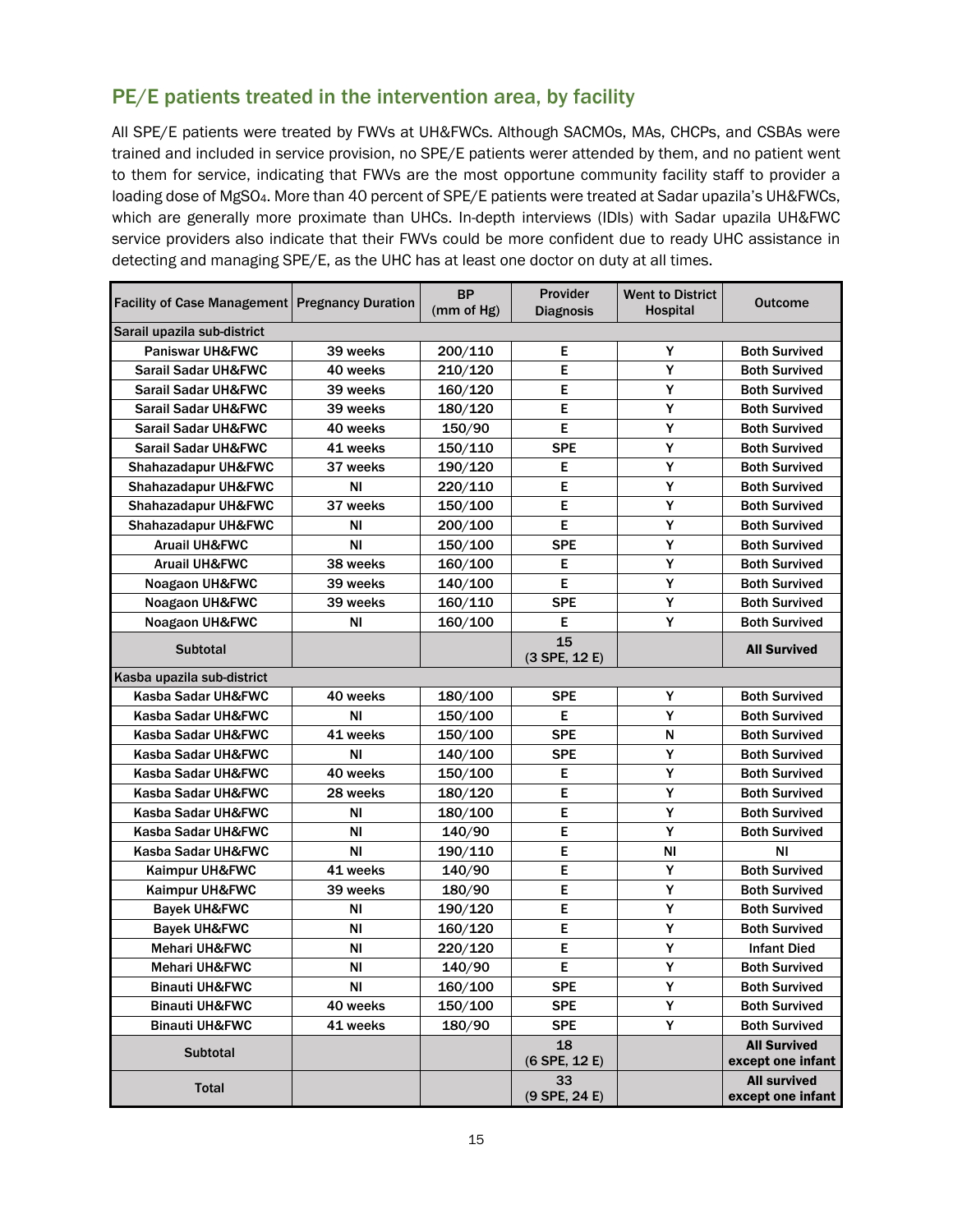Findings suggest that most SPE/E patients treated only sought services during advanced stages of their conditions, indicating that when women do not seek services until complications are severe. Among the 33 patients treated in local public facilities, nine presented with SPE and the rest suffered seizures. Except one, all patients went to the district hospital for further management after referral.

Table 8 also indicates that 10 out of 19 UH&FWCs in Sarail and Kasba sub-districts (5 UH&FWCs in each upazila) saw PE/E patients, while the remaining nine saw none. No PE/E patients went to a CC, indicating service providers at these facilities were unable to implement the protocol, and indicates that CCs may not be optimal venues for implementation of a protocol for MgSO4 IM injection loading doses. IDIs with service providers (all 10) indicate that community members do not yet believe local community service providers can effectively manage such complications. Observations reveal that many community health service providers are not at their offices with strict regularity, which may affect patient perceptions and attendance.

Outcomes of patient referrals were collected from the district hospital. No maternal or neonatal deaths occurred among those who received a MgSO4 IM injection at a community facility—although one infant died at the hospital. No serious adverse effects due to loading dose of MgSO4 IM were reported among the study population (Table 8). Two other infant deaths among PE/E patients occurred at the district hospital, after exclusive treatment from the district hospital, not referred from intervention upazilas.

#### Socio-demographic characteristics of ANC clients

To fully understand ANC in the district, exit client interviews assessed patients' characteristics and the quality of their ANC services. Findings reveal mean ages of ANC clients at baseline and endline of 24 and 26, respectively. Before the intervention, about one fourth of respondents were younger than 19, and after the intervention the proportion fell to one sixth. Approximately 10 percent ANC clients were illiterate preintervention, while 15 percent were illiterate during the intervention.

| <b>Background Characteristic</b> | Pre-Intervention, % | Post-Intervention, % |
|----------------------------------|---------------------|----------------------|
| Age                              |                     |                      |
| 19 and younger                   | 25.0                | 15.4                 |
| 20-24                            | 27.5                | 20.5                 |
| 25-29                            | 30.0                | 35.9                 |
| 30-34                            | 12.5                | 17.9                 |
| $35+$                            | 5.0                 | 10.3                 |
| Mean age                         | 23.95               | 25.90                |
| n                                | 40                  | 39                   |
| Education                        |                     |                      |
| None                             | 10.0                | 15.4                 |
| Primary, incomplete              | 15.0                | 5.1                  |
| Primary, complete                | 20.0                | 25.6                 |
| Secondary, incomplete            | 40.0                | 28.2                 |
| Secondary, complete and higher   | 15.0                | 25.6                 |
| Mean                             | 6.38                | 6.37                 |
| n                                | 40                  | 38                   |
| <b>Number of Children</b>        |                     |                      |
| 0 (first pregnancy)              | 37.5                | 21.6                 |
| $\mathbf{1}$                     | 22.5                | 24.3                 |
| $\overline{2}$                   | 15.0                | 29.7                 |
| 3 and higher                     | 25.0                | 24.3                 |
| Mean number of children          | 1.40                | 1.70                 |
| n                                | 40                  | 37                   |

Table 9: Socio-demographic characteristics of ANC Clients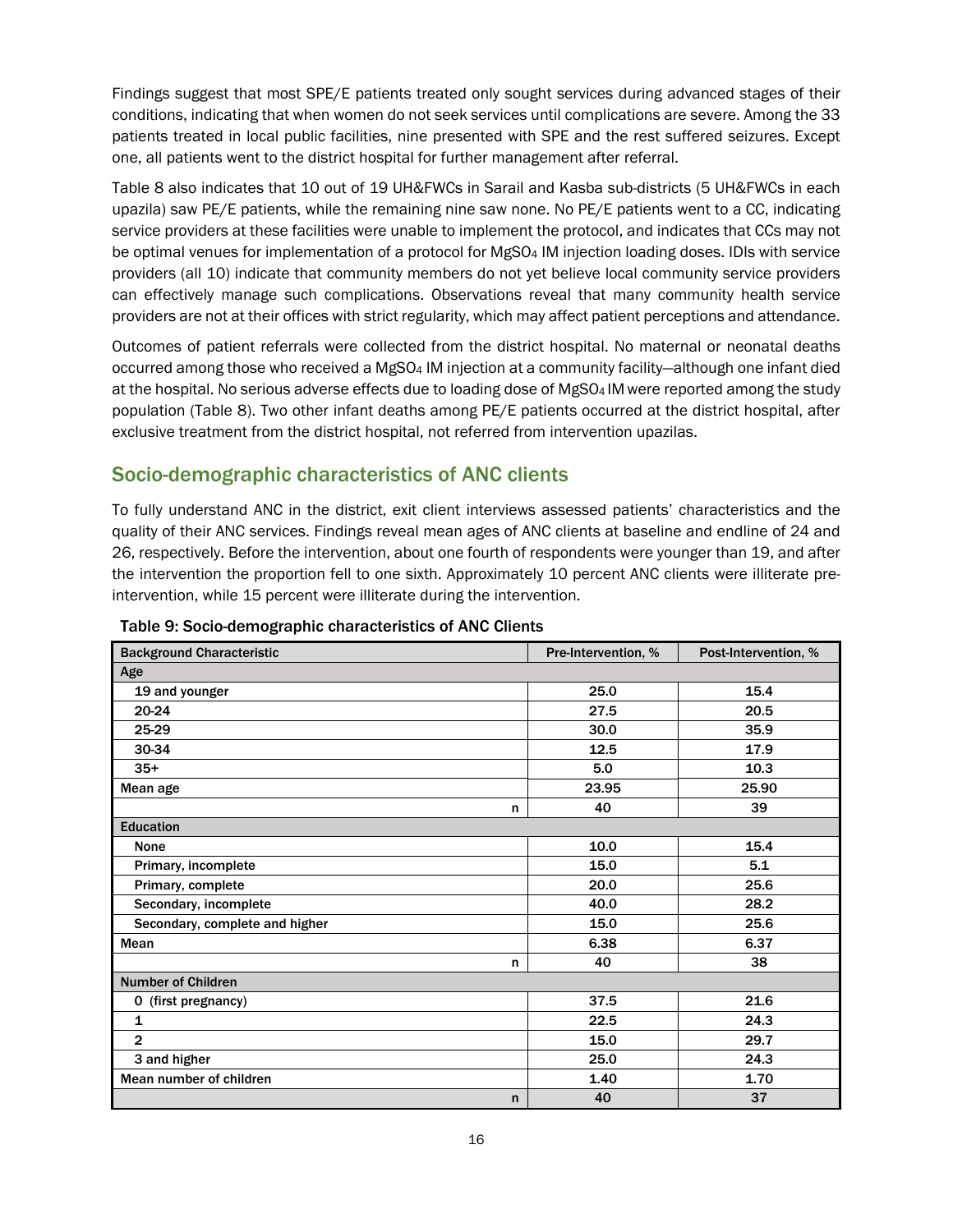ANC clients' mean numbers of children were 1.4 pre-intervention and 1.7 during the intervention. Thirtyeight percent of women before the intervention, and 22 percent during the intervention, were primigravida. About one fourth of ANC clients had three or more children before and during the intervention.

#### Antenatal care clients

ANC clients were asked about their stage of pregnancy and reasons for their visit during client exit interviews. About three fifths of respondents before the intervention, and about half during the intervention, sought services in their third trimester. Twenty-eight out of 40 ANC clients before the intervention, and 29 (out of 39) during, came for routine checks without any unusual symptoms, while the remaining 12 clients before the intervention and 10 during sought routine checks as well as care for some sort of complication.

The ANC patients' reported problems did not differ significantly over time. Nine of the 12 ANC clients prior to the intervention, and eight of the 10 during the intervention, sought care for lower abdominal pain. Two clients in each period sought treatment for headache. One client before the intervention and two during had blurred vision. Because service providers do not write diagnoses on patient prescriptions or registers, some of those issues could have been related to PE/E (Table 10).

| <b>Pregnancy Status and Reasons for ANC Visit</b> | Pre-Intervention (n)     | Post-Intervention (n) |  |  |  |  |  |  |  |
|---------------------------------------------------|--------------------------|-----------------------|--|--|--|--|--|--|--|
| <b>Month of Current Pregnancy</b>                 |                          |                       |  |  |  |  |  |  |  |
| 6 months or fewer                                 | 16                       | 21                    |  |  |  |  |  |  |  |
| 7 to 8 months                                     | 19                       | 17                    |  |  |  |  |  |  |  |
| 9 months                                          | 5                        | 1                     |  |  |  |  |  |  |  |
| n                                                 | 40                       | 39                    |  |  |  |  |  |  |  |
| <b>Reason for Current ANC Visit</b>               |                          |                       |  |  |  |  |  |  |  |
| Routine check up                                  | 28                       | 29                    |  |  |  |  |  |  |  |
| <b>With Problem</b>                               | 8                        | 3                     |  |  |  |  |  |  |  |
| <b>Both</b>                                       | 4                        | 7                     |  |  |  |  |  |  |  |
| n                                                 | 40                       | 39                    |  |  |  |  |  |  |  |
| Problems*                                         |                          |                       |  |  |  |  |  |  |  |
| Lower abdomen pain                                | 9                        | 8                     |  |  |  |  |  |  |  |
| Weakness/vertigo                                  | 4                        | $\overline{2}$        |  |  |  |  |  |  |  |
| Severe headache                                   | $\overline{2}$           | $\overline{2}$        |  |  |  |  |  |  |  |
| <b>Blurred vision</b>                             | 1                        | $\overline{2}$        |  |  |  |  |  |  |  |
| Swelling hand/feet/pre-eclampsia                  | $\mathbf{1}$             |                       |  |  |  |  |  |  |  |
| Foul smelling discharge with fever                | $\overline{\phantom{0}}$ | $\overline{2}$        |  |  |  |  |  |  |  |
| <b>Others</b>                                     | 3                        | 3                     |  |  |  |  |  |  |  |
| *Multiple responses<br>n                          | 12                       | 10                    |  |  |  |  |  |  |  |

Table 10: ANC clients, by pregnancy status (duration) and reason for current visit

#### Client and provider interactions

Observations of client and provider interactions during ANC consultations focused on service provider practice and behaviors with ANC clients including history-taking, physical checks including BP measurement, in addition to information solicited from patients. With permission both provider and client, a trained female research assistant observed sessions of service provision. On average, two clients per provider were observed.

Analyses of client and provider observation data provide a poor and discouraging picture of ANC consultations, both before and during the intervention. Before the intervention, all service providers asked ANC clients about their last menstrual period, which decreased to 82 percent during the intervention. Similarly, before the intervention 12 out of 34 FWVs—but only three out of 25 during the intervention—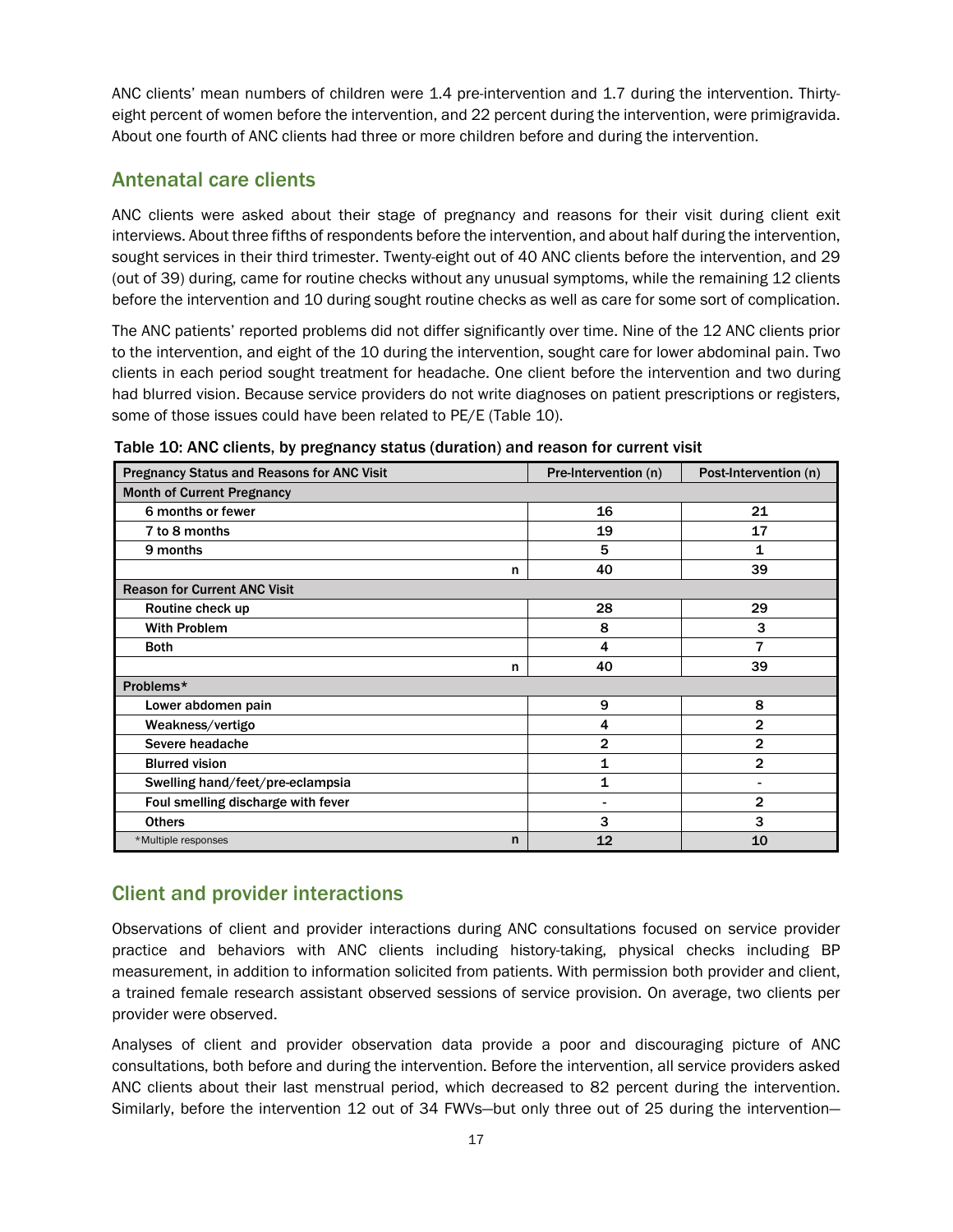asked about the patient's last delivery, whether normal or caesarean. Analysis of history-taking for essential care elements reveals it was poor among all service providers except FVWs (Table 11). Service provider training needs to be improved to explicitly cover systematic history-taking of ANC, delivery and PNC clients.

|  |  |  | Table 11: Client and provider interactions |
|--|--|--|--------------------------------------------|
|--|--|--|--------------------------------------------|

|                                                       | Pre-Intervention (n) |               |                |                         |              |                         |                |                         |                         |
|-------------------------------------------------------|----------------------|---------------|----------------|-------------------------|--------------|-------------------------|----------------|-------------------------|-------------------------|
| <b>Provider Checked for and Informed Patient</b>      | <b>FWV</b>           | <b>SACMO</b>  | <b>CSBA</b>    | <b>CHCP</b>             | Totall       | <b>FWV</b>              | <b>CSBA</b>    | <b>CHCP</b>             | <b>Total</b>            |
|                                                       | <b>Client</b>        | <b>Client</b> | Client         | <b>Client</b>           |              | <b>Client</b>           | <b>Client</b>  | <b>Client</b>           |                         |
| <b>Patient History</b>                                |                      |               |                |                         |              |                         |                |                         |                         |
| Last menstrual period (LMP)                           | 34                   | 2             | 2              | 2                       | 40           | 21                      | 4              | 7                       | 32                      |
| Duration of gestation                                 | 32                   | 2             | 1              | $\overline{2}$          | 37           | 20                      | 4              | 9                       | 33                      |
| Type of last delivery (normal or caesarean)           | 12                   | 1             | 0              | 0                       | 13           | 3                       | 0              | $\mathbf{1}$            | 4                       |
| Place of last delivery                                | 9                    | 0             | 0              | 0                       | 9            | 3                       | 0              | 1                       | 4                       |
| Date of last delivery                                 | 8                    | 0             | 0              | 1                       | 9            | 1                       | 0              | 1                       | 2                       |
| Duration of last labor                                | 1                    | 0             | 0              | 0                       | $\mathbf{1}$ | 1                       | 0              | $\mathbf{1}$            | $\overline{2}$          |
| <b>Neonatal deaths</b>                                | 3                    | 0             | 0              | 0                       | 3            | 6                       | 0              | 0                       | 6                       |
| Previous miscarriage or abortion                      | 13                   | 0             | 1              | 0                       | 14           | 1                       | 0              | 0                       | 1                       |
| <b>Previous stillbirth</b>                            | 6                    | 0             | 0              | 0                       | 6            | 6                       | 0              | $\mathbf 0$             | 6                       |
| <b>History of hypertension</b>                        | 3                    | 0             | 1              | 0                       | 4            | 6                       | 0              | 1                       | 7                       |
| <b>History of diabetes</b>                            | 0                    | $\mathbf 0$   | 0              | $\mathbf 0$             | $\mathbf 0$  | $\mathbf 0$             | $\mathbf 0$    | 0                       | $\mathbf 0$             |
| History of asthma                                     | 3                    | 0             | 0              | 0                       | 3            | $\mathbf 0$             | 0              | 0                       | $\mathbf 0$             |
| <b>Current medication</b>                             | 5                    | 2             | 0              | 1                       | 8            | 11                      | 1              | 6                       | 18                      |
| <b>Physical Examination</b>                           |                      |               |                |                         |              |                         |                |                         |                         |
| Weight                                                | 32                   | 1             | 2              | 1                       | 36           | 21                      | 4              | 6                       | 31                      |
| Height                                                | 0                    | 0             | 0              | 0                       | 0            | 0                       | 0              | 0                       | 0                       |
| <b>BP</b>                                             | 31                   | 2             | 2              | 2                       | 37           | 24                      | 4              | 9                       | 37                      |
| Pulse                                                 | 15                   | 1             | 1              | 1                       | 18           | 6                       | 2              | 4                       | 12                      |
| Eye for anemia                                        | 33                   | 2             | 1              | 1                       | 37           | 17                      | 4              | 9                       | 30                      |
| Leg swelling                                          | 28                   | 1             | 1              | 1                       | 31           | 11                      | 3              | 5                       | 19                      |
| Temperature                                           | 3                    | 1             | 0              | 1                       | 5            | $\mathbf 0$             | 0              | 1                       | 1                       |
| <b>Breast</b>                                         | 11                   | 0             | 1              | 0                       | 12           | 3                       | 1              | 0                       | 4                       |
| Checked abdomen for fetal position                    | 33                   | 1             | 2              | 1                       | 37           | 16                      | 1              | $\mathbf 2$             | 19                      |
| <b>Checked fetal movement</b>                         | 25                   | 1             | 2              | 1                       | 29           | 17                      | 1              | $\mathbf 2$             | 20                      |
| Checked fetal heart rate                              | 27                   | 1             | $\overline{2}$ | 1                       | 31           | 15                      | 1              | $\overline{2}$          | 18                      |
| Provider Performed or Referred for Laboratory Testing |                      |               |                |                         |              |                         |                |                         |                         |
| Urine test for pregnancy                              | 4                    | 0             | 0              | 0                       | 4            | 0                       | 0              | 0                       | 0                       |
| Hemoglobin test                                       | 5                    | 0             | 0              | 0                       | 5            | 0                       | 0              | 0                       | 0                       |
| Ultra-sonogram                                        | 9                    | 0             | 0              | 0                       | 9            | 0                       | 0              | 0                       | 0                       |
| <b>Syphilis test</b>                                  | 0                    | 0             | 0              | 0                       | 0            | 1                       | 0              | 0                       | 1                       |
| Urine albumin test                                    | 0                    | 0             | 0              | 0                       | 0            | 7                       | 0              | 0                       | 7                       |
| Recorded all information in register, ANC card        | 31                   | 2             | 1              | $\overline{2}$          | 36           | 15                      | $\overline{2}$ | 7                       | 24                      |
| Medicine to prevent anemia                            | 34                   | $\mathbf 2$   | $\mathbf 2$    | $\mathbf 2$             | 40           | 25                      | 4              | 10                      | 39                      |
| Provider Informed, Discussed, Advised                 |                      |               |                |                         |              |                         |                |                         |                         |
| Informed of where to go for complication              | 18                   | 0             | 0              | 1                       | 19           | 5                       | 0              | $\overline{2}$          | $\overline{\mathbf{r}}$ |
| High fever a danger sign during pregnancy             | 11                   | 1             | 0              | 0                       | 12           | $\pmb{0}$               | 0              | 0                       | $\mathbf 0$             |
| Blurred vision a danger sign during pregnancy         | 10                   | 0             | 0              | 1                       | 11           | 8                       | 0              | $\overline{\mathbf{c}}$ | 10                      |
| Severe headache a danger sign when pregnant           | 10                   | 0             | 0              | 1                       | 11           | $\overline{2}$          | 0              | $\pmb{0}$               | $\overline{2}$          |
| Excessive bleeding a pregnancy danger sign            | 4                    | 0             | 0              | 0                       | 4            | $\overline{\mathbf{c}}$ | 0              | 1                       | 3                       |
| Labor pains of than 12 hours a danger sign            |                      | 0             | 0              | 0                       | 5            | 1                       | 0              | 0                       | 1                       |
| Seizures (eclampsia) are danger signs                 |                      | 0             | 0              | 0                       | 6            | 0                       | 0              | 0                       | $\mathbf 0$             |
| Informed about expected delivery date (EDD)           | 6<br>32              | $\mathbf{2}$  | $\mathbf{2}$   | $\mathbf{2}$            | 38           | 17                      | 4              | 6                       | 27                      |
| Informed about TT injection                           | 18                   | 0             | 1              | 0                       | 19           | 4                       | 3              | $\overline{\mathbf{c}}$ | 9                       |
| Food quantity/quality during/after pregnancy          | 30                   | $\mathbf 2$   | 1              | $\overline{\mathbf{c}}$ | 35           | 21                      | 4              | 8                       | 33                      |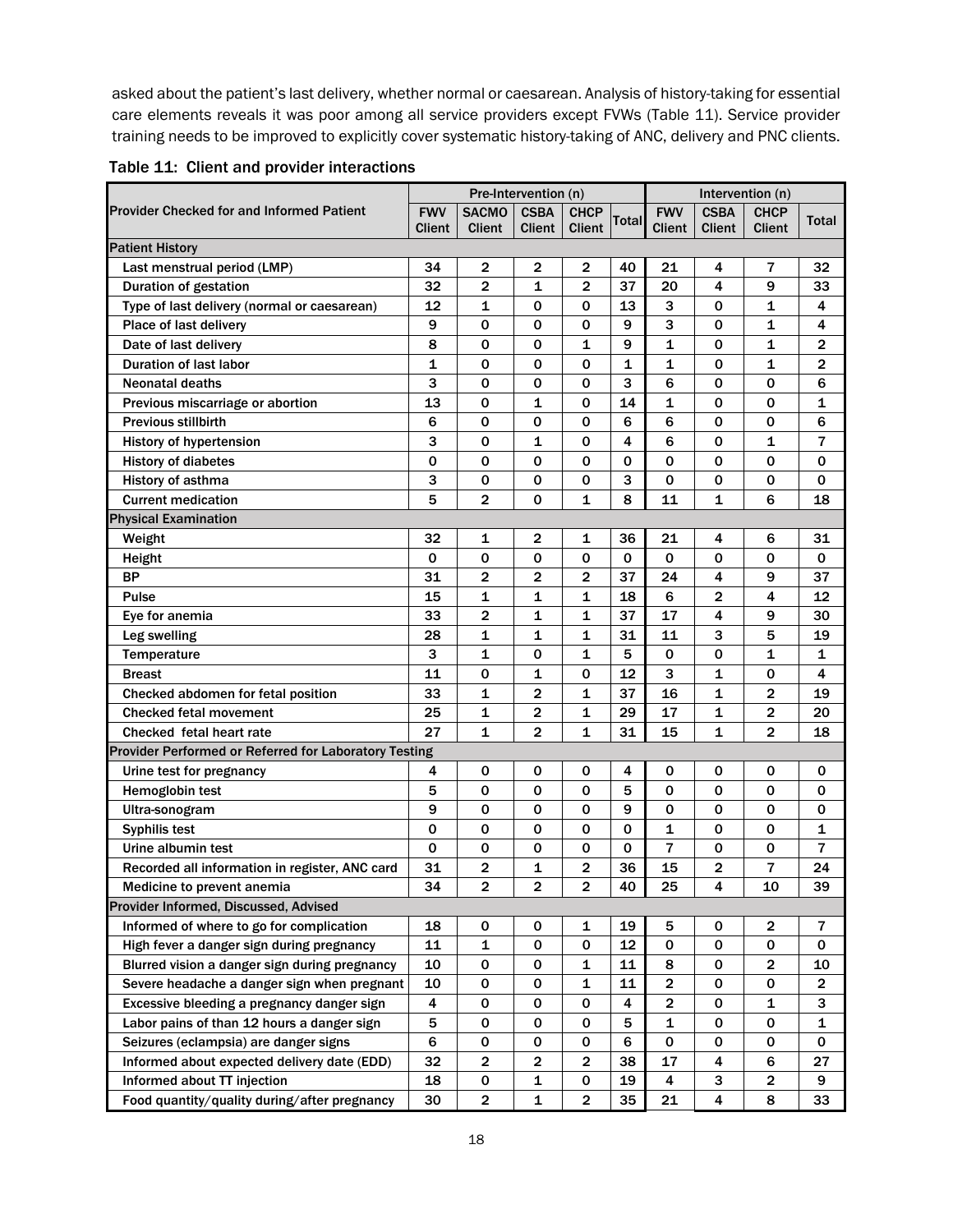| Personal hygiene                             | 20 | 2           | 0        | $\overline{2}$ | 24 | 13 | 4        |    | 24       |
|----------------------------------------------|----|-------------|----------|----------------|----|----|----------|----|----------|
| Importance of FP after delivery              | 6  | 0           | 1        | 0              |    |    | 0        | 0  |          |
| When to start FP method                      | 2  |             | 0        | 0              | 3  |    | 0        | 0  |          |
| <b>Provider Discussed Birth Planning</b>     |    |             |          |                |    |    |          |    |          |
| Sterilizing supplies for home delivery       | 12 | $\mathbf 0$ | 0        | 0              | 12 | 2  | 0        |    | 3        |
| Arranging blood donor or blood supply        |    | 0           | 0        | 0              | 5  | Ω  | 0        |    |          |
| Saving money                                 | 12 | 0           | 0        | 1              | 13 | 0  | $\Omega$ | 2  | 2        |
| Arranging vehicle                            | 1  | $\Omega$    | $\Omega$ | 0              |    | 0  | $\Omega$ |    |          |
| Arranging attendant to accompany at hospital | 1  | $\Omega$    | $\Omega$ | 0              |    | Ω  | $\Omega$ | 0  | $\Omega$ |
| Select a facility or SBA for delivery        |    | $\mathbf 0$ | 2        | 1              | 23 | 3  |          | 2  | 6        |
| n                                            | 34 | 2           | 2        | 2              | 40 | 25 | 4        | 10 | 39       |

Physical examination is vitally important during ANC. Most providers weigh ANC clients and measure BP; few performed or referred ANC clients for laboratory testing. ANC information or advice on essential matters was also poor. FWVs were more likely to inform their clients that blurred vision is a danger sign during ANC period, however. Similarly, birth planning was poorly discussed with ANC clients by all service providers except FWVs, and only about one third of those providers discussed birth planning prior to the intervention, and few did during the post-intervention period (Table 11).

#### Service provider opinions of PE/E training

Service providers from community facilities were asked during the post-intervention survey about their training in PE/E management for this study. Less than half of service providers believed their training was adequate, with most stating that one week of training was necessary. About 12 percent of surveyed providers suggested refresher training, and another 10 percent requested more practical sessions, particularly CSBA and CHCP (Table 12).

|                                         |            | <b>Total</b> |                |             |              |             |
|-----------------------------------------|------------|--------------|----------------|-------------|--------------|-------------|
| <b>PE/E Training Sufficient?</b>        | <b>FWV</b> | <b>SACMO</b> | <b>Nurse</b>   | <b>CSBA</b> | <b>CHCP</b>  |             |
| Yes                                     | 11         | 5            |                | 15          | 14           | 46 (43.8%)  |
| No                                      | 8          | 6            | 1              | 23          | 21           | 59 (56.2%)  |
| n                                       | 19         | 11           | $\overline{2}$ | 38          | 35           | 105         |
| Training aspects where need improvement |            |              |                |             |              |             |
| <b>Training Elements</b>                | <b>FWV</b> | <b>SACMO</b> | <b>Nurse</b>   | <b>CSBA</b> | <b>CHCP</b>  | Total       |
| One week of training needed             | 7          | 5            |                | 16          | 16           | 45 (76.3%)  |
| Refresher training needed               | 0          | 1            | $\Omega$       | 3           | 3            | $7(11.9\%)$ |
| More practical sessions needed          |            | $\Omega$     | $\Omega$       | 4           | $\mathbf{2}$ | $6(10.1\%)$ |
| n                                       | 8          | 6            |                | 23          | 21           | 59          |

Table 12: Distribution of service providers by views/opinions on PE/E management training

#### Program manager opinions of PE/E management training

The post-intervention survey also asked referral facility program managers and their service providers about the PE/E training of community facility service providers. Program managers and service providers at referral facilities were positive about the trainings, and all (n=6) said that the training program improved community service providers' knowledge and efficiency in detecting and managing PE/E and maternal health issues. They also cited field workers' efforts in raising community PE/E awareness.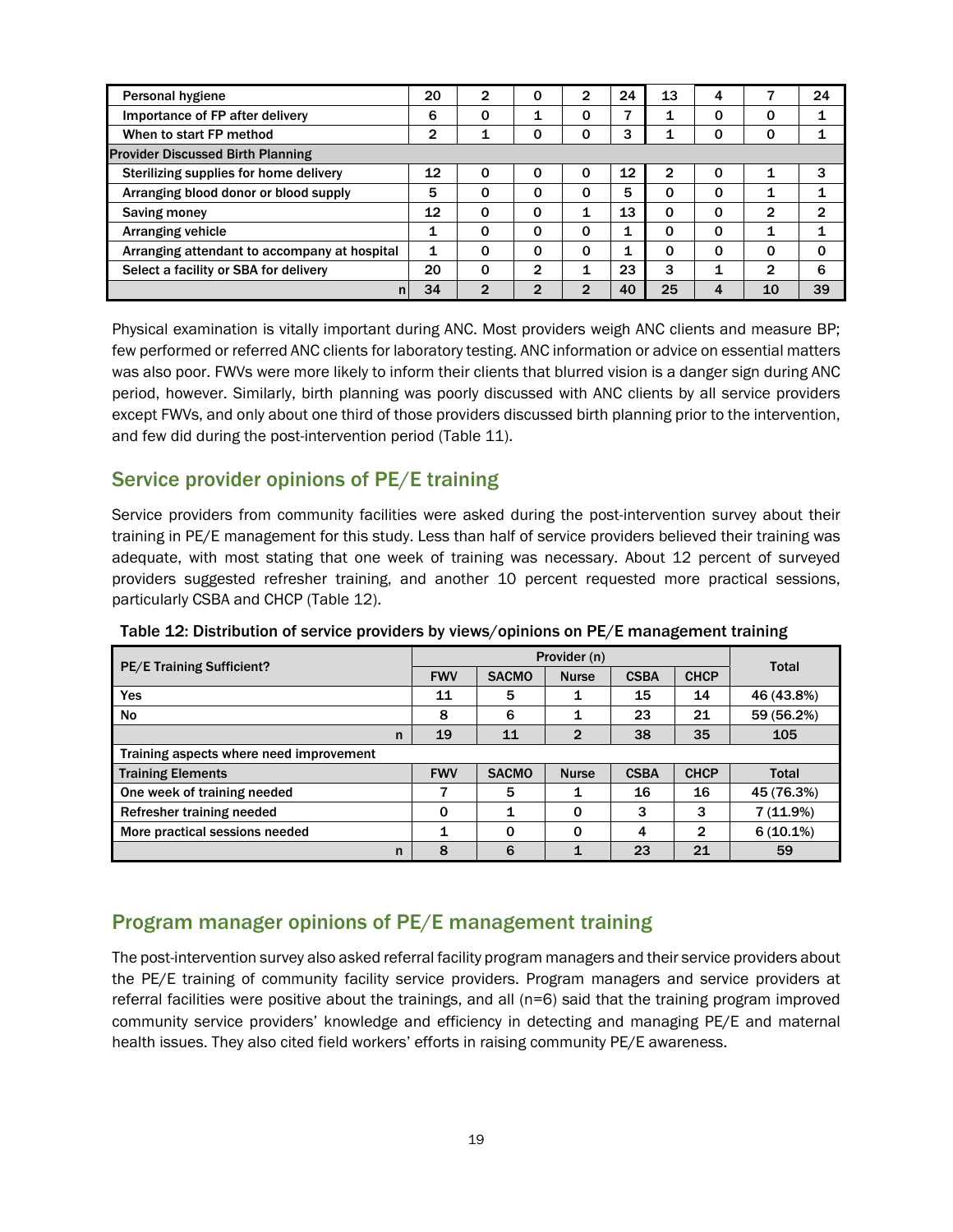#### Service provider assessments of PE/E patient management after training

During training, service providers demonstrated skills in measuring BP, detecting albumin in urine, and administering MgSO4 into a dummy figure. It was not possible, though, to observe IM administration due to the impossibility of predicting SPE/E patient, which thus would require 24 hour project surveillance of community facilities. At endline, service providers were asked about their abilities in measuring BP and albumin in urine, and administering loading doses of MgSO4 IM injection in two buttocks.

All interviewed community service providers said they could measure BP, except a few—one FWV, one SACMO, one nurse, and two CHCPs—who were unsure. Several service providers—three FWVs, five SACMOs, one nurse, 12 CSBAs, and six CHCPs—said they were unable or uncertain how to test and detect albumin in urine. A number of service providers—four FWVs, four SACMOs, one nurse, 17 CSBAs, and 15 CHCPs said they were unable or not sure how to administer a loading dose of MgSO<sub>4</sub> after their training (Table 13).

Only about half of FWVs could gauge their abilities through actual PE/E patient management, as all other community service providers had no PE/E patients, and could not put their training into practice.

| <b>Provider</b> | Able to Measure BP Efficiently (n) |             |               | Able to Test and Detect Albumin<br>in Urine $(n)$ |            |           |               | Able to Administer MgSO <sub>4</sub> IM<br>Efficiently (n) |      |             |               |                |
|-----------------|------------------------------------|-------------|---------------|---------------------------------------------------|------------|-----------|---------------|------------------------------------------------------------|------|-------------|---------------|----------------|
|                 | Yes                                | <b>No</b>   | <b>Unsure</b> | <b>Total</b>                                      | <b>Yes</b> | <b>No</b> | <b>Unsure</b> | <b>Total</b>                                               | Yes  | <b>No</b>   | <b>Unsure</b> | Total          |
| <b>IFWV</b>     | 18                                 | 0           | 1             | 19                                                | 16         | 2         | 1             | 19                                                         | 15   | 3           | 1             | 19             |
| <b>ISACMO</b>   | 10                                 | 0           | 1             | 11                                                | 6          | 4         | 1             | 11                                                         |      | 3           | 1             | 11             |
| <b>Nurse</b>    | 1                                  | 0           | 1             | 2                                                 | 1          | 0         | 1             | $\mathbf{2}$                                               | 1    | $\mathbf 0$ | 1             | $\overline{2}$ |
| <b>CSBA</b>     | 38                                 | 0           | 0             | 38                                                | 26         | 12        | $\mathbf 0$   | 38                                                         | 21   | 17          | 0             | 38             |
| <b>ICHCP</b>    | 33                                 | 0           | 2             | 35                                                | 29         | 4         | 2             | 35                                                         | 20   | 13          | 2             | 35             |
| Total, nl       | 100                                | 0           | 5             | 105                                               | 78         | 22        | 5             | 105                                                        | 64   | 36          | 5             | 105            |
| %               | 95.2                               | $\mathbf 0$ | 4.8           | 100                                               | 74.2       | 21.0      | 4.8           | 100                                                        | 61.0 | 34.2        | 4.8           | 100            |

Table 13: Service provider self-assessments of skills in PE/E patient management after training

#### Community service provider opinions of MgSO4 loading dose administration at community health care facilities

Almost all service providers were in favor of administering of a loading dose of MgSO4 IM injection at community facilities (Table 14).

|                 | Should the loading dose of MgSO <sub>4</sub> be given at community facilities, n (%) | n         |                 |     |
|-----------------|--------------------------------------------------------------------------------------|-----------|-----------------|-----|
| <b>Provider</b> | <b>Yes</b>                                                                           | <b>No</b> | <b>Not Sure</b> |     |
| <b>FWV</b>      | 17 (89.5)                                                                            | 1(5.3)    | 1(5.3)          | 19  |
| <b>SACMO</b>    | 10(90.9)                                                                             | 0.0       | 1(9.1)          | 11  |
| <b>Nurse</b>    | 1(50.0)                                                                              | 0.0       | 1(50.0)         |     |
| <b>CSBA</b>     | 38(100.0)                                                                            | 0.0       | 0.0             | 38  |
| <b>CHCP</b>     | 33(94.3)                                                                             | 0.0       | 2(5.7)          | 35  |
| Total, n        | 99                                                                                   |           | 5               | 105 |
| %               | 94.3                                                                                 | 1.0       | 4.8             | 100 |

Table 14: Opinions of MgSO4 loading dose administration at community facilities

#### Client choice of district hospitals for SPE/E management

Community service providers were asked about client preferences for district hospitals for SPE/E management, with three primary reasons: 1) easy transportation to district hospitals (81.8%), 2) seeking specialist care (71.7%), and 3) lack of confidence in community health care facilities (Table 15, next page).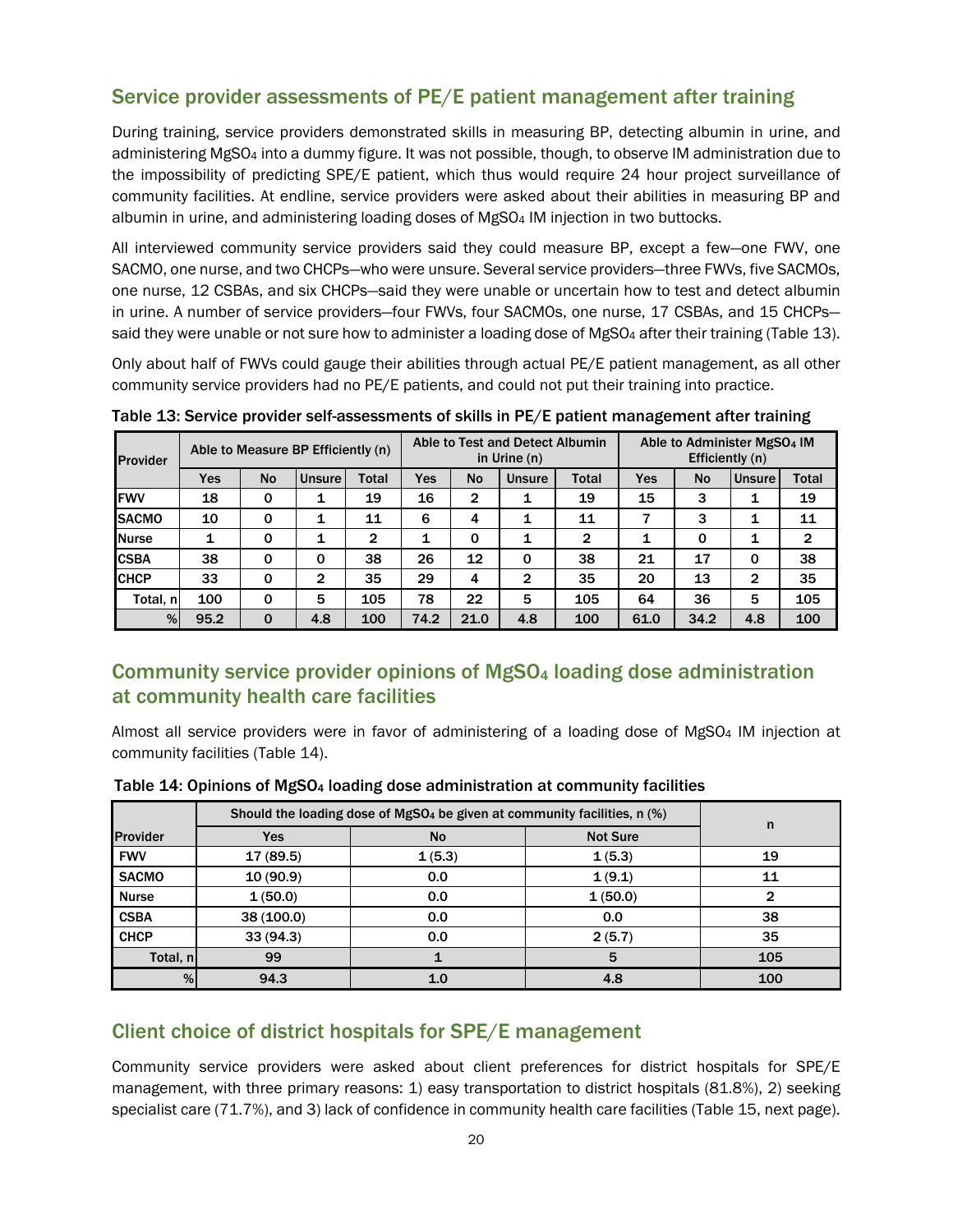#### Table 15: Reasons for client choice of district hospital

|                                                          | Number (%) |
|----------------------------------------------------------|------------|
| Easy transportation system to district hospital          | 81 (81.8)  |
| Awareness of the people to seek specialist care          | 71(71.7)   |
| Not confident about the community level facilities       | 39(39.4)   |
| Lack of knowledge about the availability of PE/E service | 8(8.1)     |
| Activity of the agents of different private facilities   | 7(7.1)     |
| n                                                        | 99         |

District, upazila, and sub-district service providers and program managers were also asked about client choice of district hospitals instead of community facilities for PE/E management. The primary reasons offered by respondents (n=6), during the post-intervention survey, were:

- Lack of availability of community service providers in local facilities
- Perception about the ability of service provider to manage PE/E patients at their expected level, and
- Lack of confidence in community service providers in emergency conditions like eclampsia.

These findings indicate that more efforts are required to make community members not only aware of, but confident in utilizing, the services provided at their local health facilities. Service providers and program managers suggested regular trainings for community service providers on maternal health, PE/E detection and referral, in addition to building community awareness of services available at community facilities.

#### Program manager and referral service provider opinions of implementation

The baseline survey conducted 14 IDIs with program managers and referral facility service providers, who were asked whether they received any referred SPE/E patients. Doctors from Sarail and Kasba upazila UHCs (8 out of 14) reported that their facilities received SPE/E patients, but they referred patients to the district hospital, as they were not equipped to deal with such patients.

During the post-intervention survey, six program managers and referral service providers were interviewed about administration of MgSO4 IM injection loading dose at community facilities, in addition to program expansion. Specific questions were: 1) whether MgSO<sub>4</sub> loading dose should be administered at community facilities, 2) whether community facility-based service providers are willing to administer MgSO4 IM injection, and 3) whether loading dose protocol should be expanded to other parts of the country.

A majority of respondents (5 out of 6) stated that the program should be expanded to other areas of the country. All program managers and referral service providers (n=6) are in favor of its expansion. One program manager stated, "This program improved the efficiency of the service provision of community service providers, their knowledge on maternal health related complications, detection and management of PE/E has increased and helped in building awareness among community people about maternal health." It was also mentioned that it will be difficult to implement the program efficiently due to the existing workloads of community service providers.

#### Referrals

Referrals from community facility service providers to referral facilities worked well, although community service providers did not use the referral slips; referral facility staff provided the requested treatments, regardless. In a few cases, community service providers did consult referral facility service providers before serving SPE/E patients.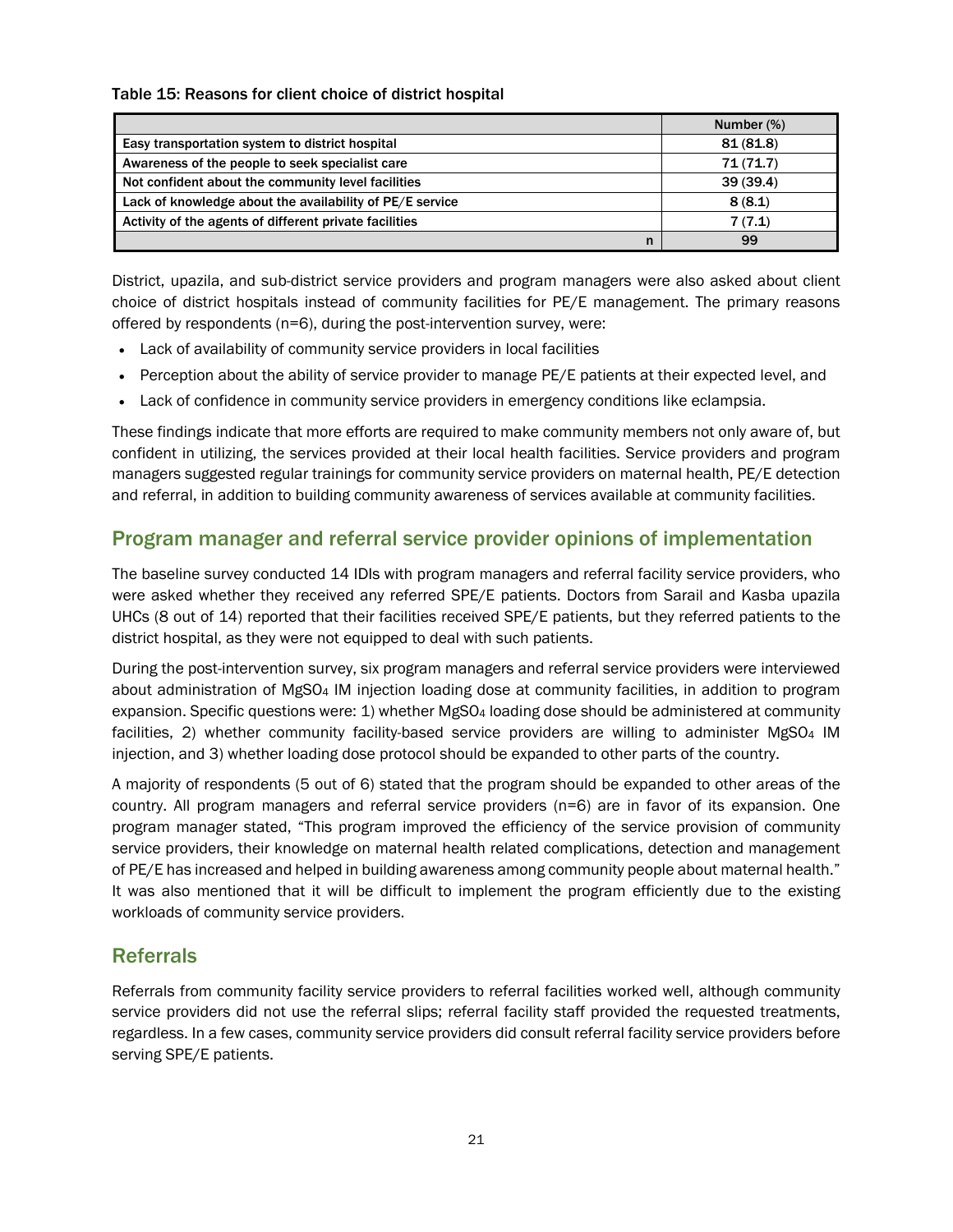This study makes it evident that the district hospital is the ideal place for patient referrals, where SPE/E patients can receive all services including caesarian section. District hospitals should be included in future programs for any improvements necessary for serving as referral facilities.

#### Cost of the intervention and scaling up

A discrete exercise assessed the cost for expanding the intervention within one upazila or sub-district, with yearly recurring costs. The cost for every item and event was collected pre-design. All research, capital, and opportunity costs borne by government staff were excluded from analysis.

The unit cost of the intervention per upazila or sub-district is US\$7,948, with annual recurring cost of US\$2,052. Refresher training creates additional cost of US\$4,046 per upazila. This analysis assumed FWVs to be the primary providers of MgSO4 IM injection loading doses in communities during expansion. Other service providers such as SACMOs, MAs, CSBAs, CHCPs, HAs, and FWAs require orientation for detecting and referring PE/SPE/E clients to UH&FWCs for further management.

|                                                      | <b>Intervention Costs in Two Upazilas</b> | <b>Recurring Costs</b> |         |         |
|------------------------------------------------------|-------------------------------------------|------------------------|---------|---------|
| <b>Elements</b>                                      | Quantity                                  | Rate                   | Total   |         |
| Training of Trainer cost (2 x 10000 x 1day)          | $\overline{2}$                            | 10,000                 | 20,000  |         |
| District orientation (20 x 1000 x 1day)              |                                           |                        |         |         |
| Per diem                                             | 20                                        | 10,00                  | 20,000  |         |
| <b>Refreshment for participants</b>                  | 20                                        | 300                    | 6,000   |         |
| Trainer cost $(2 \times 5000 \times 3 \text{ days})$ | 6                                         | 5,000                  | 30,000  |         |
| Trainer transportation cost (3 days)                 | 3                                         | 7.000                  | 21,000  |         |
| Upazila orientation for field workers                |                                           |                        |         | 149,500 |
| Per diem                                             | 180                                       | 500                    | 90,000  |         |
| Refreshment                                          | 180                                       | 300                    | 54,000  |         |
| Venue charge (4 batches)                             | 4                                         | 10,000                 | 40,000  |         |
| Trainer cost $(2 \times 5000 \times 5 \text{ days})$ | 10                                        | 5,000                  | 50,000  |         |
| Accommodation                                        | 10                                        | 3,000                  | 30,000  |         |
| Trainer transportation cost (5 days)                 | 5                                         | 7,000                  | 35,000  |         |
| Community service provider training                  |                                           |                        |         | 30,500  |
| Per diem                                             | 20                                        | 1,000                  | 20,000  |         |
| Refreshment                                          | 20                                        | 300                    | 6,000   |         |
| Venue                                                | $\mathbf{1}$                              | 5,000                  | 5,000   |         |
| Trainer cost $(2 \times 5000 \times 1$ day)          | $\overline{2}$                            | 5,000                  | 10,000  |         |
| Accommodation                                        | $\mathbf 2$                               | 3,000                  | 6,000   |         |
| Trainer transportation cost (2 days)                 | $\overline{\mathbf{2}}$                   | 7,000                  | 14,000  |         |
| Other community service provider orientation         |                                           |                        |         | 127,500 |
| Per diem                                             | 120                                       | 1,000                  | 120,000 |         |
| Refreshment                                          | 120                                       | 300                    | 36,000  |         |
| Venue charge                                         | 3                                         | 10,000                 | 30,000  |         |
| Trainer cost $(2 \times 5000 \times 3 \text{ days})$ | 6                                         | 5,000                  | 30,000  |         |
| Accommodation (3 days)                               | 6                                         | 3,000                  | 18,000  |         |
| Trainer transportation cost (3 days)                 | 3                                         | 7.000                  | 21,000  |         |
|                                                      | 307,500                                   |                        |         |         |
|                                                      | 4,046                                     |                        |         |         |
| <b>BCC</b> materials                                 | $\mathbf 1$                               | 115,500                | 115,500 | 57,750  |
| Photocopies                                          | 10,000                                    | $\overline{2}$         | 20,000  |         |
| Urine strip (60 box)                                 | 60                                        | 300                    | 18,000  | 9,000   |

Table 16: Intervention costs in two upazilas and recurring cost for program continuation, in taka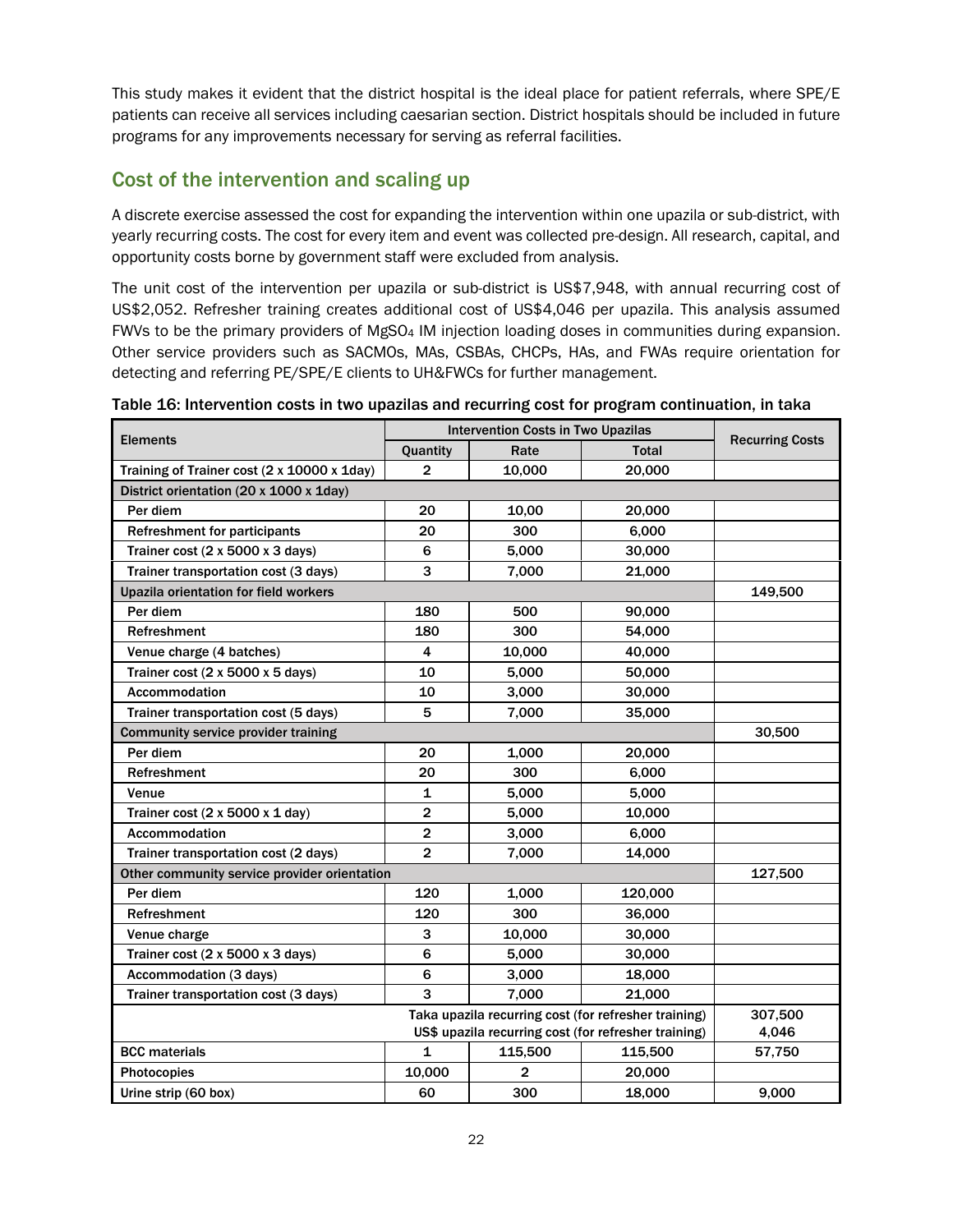| BP machine (69 pcs)                             | 69        | 1.450  | 100.050   |         |
|-------------------------------------------------|-----------|--------|-----------|---------|
| Stethoscope (69 pcs)                            | 69        | 350    | 24.150    |         |
| MgSO <sub>4</sub> injections                    | 3.800     | 31     | 117.800   | 58,900  |
| Printing of national protocol                   | 400       | 100    | 40.000    |         |
| Monitoring costs-from central MoH&FW            | 6         | 10.100 | 60,600    | 30,300  |
| <b>Total Intervention Cost for Two Upazilas</b> |           |        | 1,208,100 |         |
| <b>Total Intervention Cost for One Upazila</b>  | 1 upazila |        | 604.050   | 155.950 |
| One Upazila in US \$                            | @76       |        | 7.948     | 2,052   |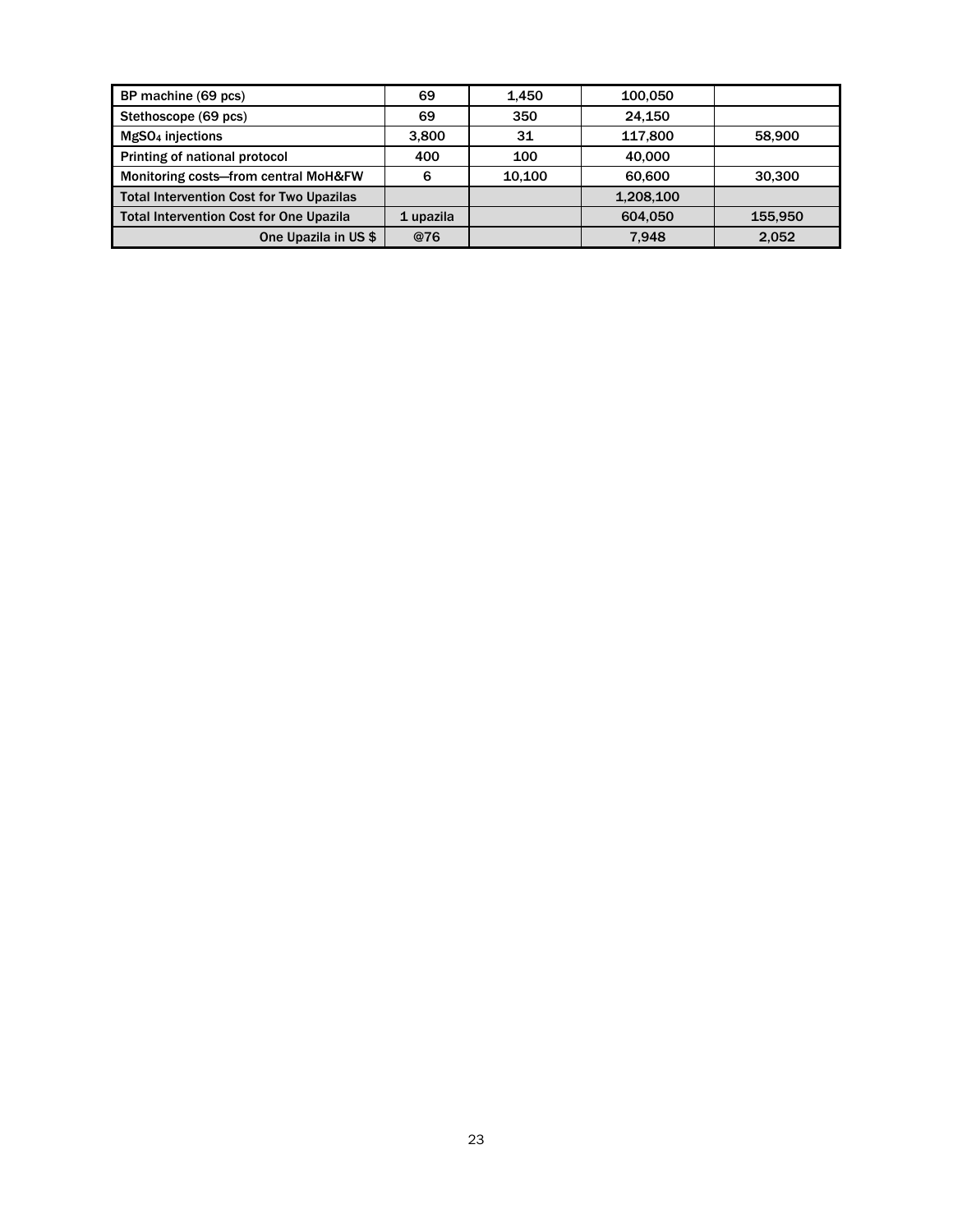### **Discussion**

Eclampsia contributes to approximately 20 percent of maternal deaths in Bangladesh, and most of those deaths occur as a result of insufficient maternity care within local communities, due to ignorance of the condition, lack of ANC, and delays in reaching facilities for appropriate care. These deaths can be easily prevented using low cost maternal health commodities. If community health care facility staff are trained to detect PE/E, administer a loading dose of MgSO4, and refer diagnosed patients with sufficient time for appropriate case management at referral facilities, or by qualified physicians, perinatal mortality can be greatly reduced.

This study was conducted in operational government clinics without any major adjustments to standard operations and procedures. Government health care and FP service providers based at local community facilities, generally UH&FWCs, implemented the protocol, with government field workers conducting awareness activities and identifying high risk pregnant women and then referring them to UH&FWCs.

During the nine months of this study about half of UH&FWCs treated SPE/E patients, ranging one to nine patients, but CCs, which are smaller, more recently established public clinics in local neighborhoods, had no SPE/E patients. This study could not assess whether SCAMOs, CSBAs, and CHCPs are able to detect PE/E, administer loading dose of MgSO4, and refer patients because none cared for PE/E patients, so it remains difficult to say whether these service provider cadres can provide PE/E services acceptably. As a result, CCs and their affiliated service providers may not be the optimal place for implementing a national protocol for administering a loading dose of MgSO4 IM injection for PE/E patients.

FWVs who treated SPE/E patients showed competence in detecting PE/E patients, including urine testing, administering a loading dose of MgSO4 and referring patients with sufficient time for successful case management. FWVs should be the focus of implementation of the national protocol in the future. FWVs, SACMOs, and CSBAs are proved more capable than nurses and CHCPs in PE/E detection and MgSO<sub>4</sub> IM administration, but it is not advisable to include community health workers other than FWVs in the revised national protocol, as CHCPs are newly recruited and are stationed at CCs, SACMOs rarely handle ANC patients, and those patients rarely contact CCs, SACMOs, or even CSBAs for ANC services.

Because PE/E patients did not utilize many community health care facilities, many local service providers expostulated that they were unable to apply their newly achieved skills. Observation and analysis reveals that FWVs with regular attendance at their health facilities did care for SPE/E patients. Only about one third of FWVs and SACMOs reside at their facility residences, although all are supposed to.

Lack of regular availability of service providers negatively affects patient intentions to seek care from community facilities during emergencies. Program managers suggested similar reasons for low community health care facility utilization. Monitoring visits revealed that local facility infrastructure is favorable in most areas; it is perceived lack of commitment by community service providers and field workers that influence public opinion. Many are committed to other government health activities for other priority areas.

Field worker visits to pregnant women are minimal, and their abilities for mastering technical knowledge for identifying and detecting PE/E are questionable. Training them to identify PE/E signs and symptoms should, however, be part of their training and job expectations, along with raising community awareness about PE/E and referring clients to UH&FWCs. CSBAs also do not have client confidence for PE/E detection and management.

Preference for specialist care of SPE/E is evinced by patients' primary utilization of district hospitals and private facilities, indicating lack of confidence in community facilities, or lack of awareness of available PE/E services. Community facilities should re-assess and revise their service provision, starting with guaranteed, regular provider availability, so their communities gain confidence in their reliability for services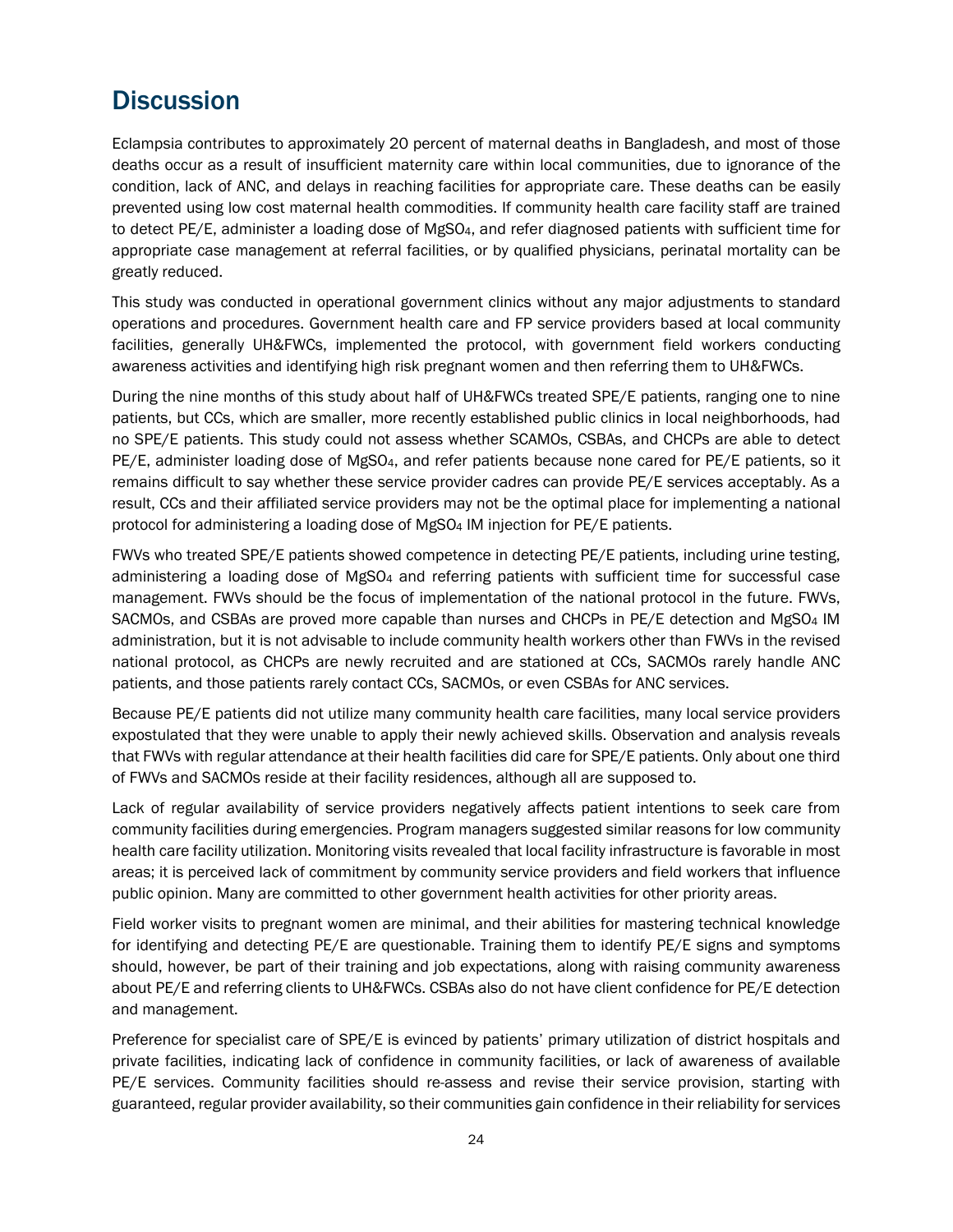whenever needed, with additional re-branding and complete dissemination of these reforms within their communities.

Service providers were inconsistent and unreliable in using project tools to record requisite patient information. They cited time constraints and number of other required registers for their lack of compliance. As a result, the project used their MIS reports for service statistics. A number of inconsistencies were found between their facility registers and reported statistics. During additional studies data collection tools need to be minimized, and health officials should audit the accuracy of their existing registers and MIS tools and make changes to improve their accuracy.

Observation of actual SPE/E service provision by community service providers was impossible due to the impossibility of determining PE/E client visits. The study relied on service providers' self-assessments of their administration of the loading dose of MgSO<sub>4</sub> IM injection. All service providers were trained in IM injection. The study used MgSO4 solution for IM injection, which is simple and safe. As the study did not use powder for solution, service providers had no problems related to mixing for actual amounts or doses. OGSB's experiences with MgSO4 IM injection in national referral hospitals suggested that MgSO4 is quite safe, with side effects rare, and a known antidote is readily available.

Analyses of pre- and post-intervention data suggest that participants began with a lack of knowledge for many maternal health issues, and improved marginally due to training: Although knowledge improved in some respects, it was not sufficient. Significant improvements in community facility providers' knowledge of PE/E were observed, however. Community service providers' training was limited to PE/E detection, including physical examination, BP measurement, and urine test, condition management, MgSO4, IM injection loading dose administration, and patient referrals. Other maternal health issues such as lifethreatening complications during pregnancy, delivery, and PNC, except PE/E, were not given enough importance in training. Although the lack of improvement in general maternal health knowledge among community service providers could have been due to weak training or poor questioning by interviewers, who were more focused on PE/E issues, it is still recommended that service provider training includes broader maternal health issues.

More than two thirds of patients reported seizures. This complication may be due to the fact pregnant women do not seek treatment early enough, or that service providers failed to diagnose problems during ANC. About one third of SPE patients presented with variable BP ranges, proteinuria, and other signs and symptoms.

Follow up of the diagnosed and referred 33 patients in this study showed promising results, and no perinatal deaths were reported—with the exception of one infant death at referral care facility. This finding indicates that community facilities, particularly UH&FWCs, should be promoted to detect and manage PE/E patients. As no patients went to CCs, or to the other cadres who sits in the facility, this facility and the service providers may be excluded from providing loading dose of MgSO<sub>4</sub> IM injection at the community.

Data from before and after the intervention on client and provider interactions present a poor picture of service provider practice. In multiple cases, service provider knowledge and practice declined postintervention. This again could be due to unreliable recording by observers and poor interviewing, but the training module for service providers should be reviewed to ensure that other aspects of maternal health, particularly pregnancy complications, delivery issues, postpartum hemorrhage, and PNC complications, are emphasized. Their job aids and service protocols should be reviewed, simplified, but strengthened.

Exit client interviews reinforce the dismal picture of client and provider interactions. Service providers were not consistent in information provision, physical examinations, and birth planning discussion. Either service providers do not practice all essential elements of ANC regularly, through negligence, or they had poor training.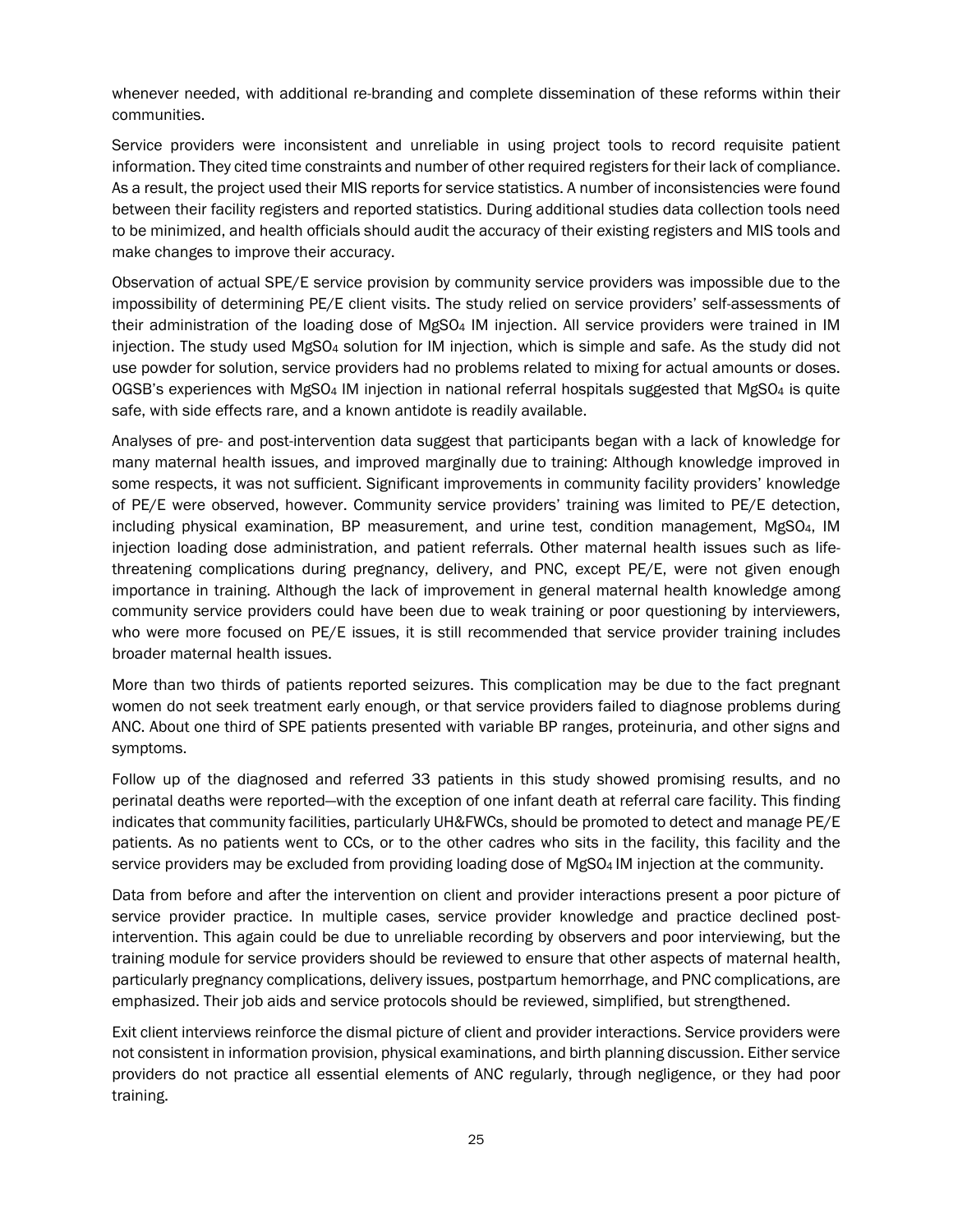Service provider interviews and surveys, at least , indicate poor training as an issue of concern, as two thirds reported inadequate training. Findings indicate that community service providers based need training on broader reproductive and maternal health issues, history-taking, physical examination, diagnosis, and treatment. Training only in PE/E, which was provided for this intervention study, is inadequate for addressing the training needs of community service providers. Service provider practices in BP measurement and diagnoses did not change due to intervention training; documenting BP and diagnoses in patient registers was a challenge for study subjects.

Those community service providers who managed PE/E patients were enthusiastic about the program and thought the protocol and its services should be expanded to other areas. Program managers and referral service providers expressed similar opinions, but they also referenced many challenges including the workloads and existing commitments of service providers and field workers, along with community members' lack of confidence in community service providers during emergencies. They suggested more work in raising community awareness of services available at local community health care facilities.

# **Challenges**

- Rural residents are not fully aware of not only the dangers of pre-eclampsia but its signs and symptoms. Some consider such symptoms as typical during pregnancy. Informing and educating community members, through field workers, presents challenges because most field workers do not visit homes and are overburdened with assigned tasks.
- Regular BP measurement and documentation of all ANC, delivery, and PNC clients, in addition to urine albumin testing, by community facility service providers is challenging.
- In some instances, patients or their companions refused a loading dose of MgSO4 IM injection at community facilities due to their lack of confidence in community service providers, in addition to some difficulties encountered in convincing patient companions of the necessity of emergency management and referrals for SPE/E patients.
- Community health care facilities do not provide services at all hours, which deters people from seeking care, especially during emergencies. Staff absenteeism, which can often be due to patient care outside facilities, is also common, which further discourages people from seeking services at community facilities.
- The rate of pregnant women seeking ANC, delivery, and PNC at community facilities was low and did not increase due to the intervention. Standard or universal facility provision of ANC, delivery, and PNC will continue to be a health system challenge.
- Compliance in documenting relevant information about ANC, delivery, and PNC clients in facility registers was not uniform at all facilities. Motivating service providers to record complete patient information is a challenge, necessitating a frequent and strong monitoring and supervision system.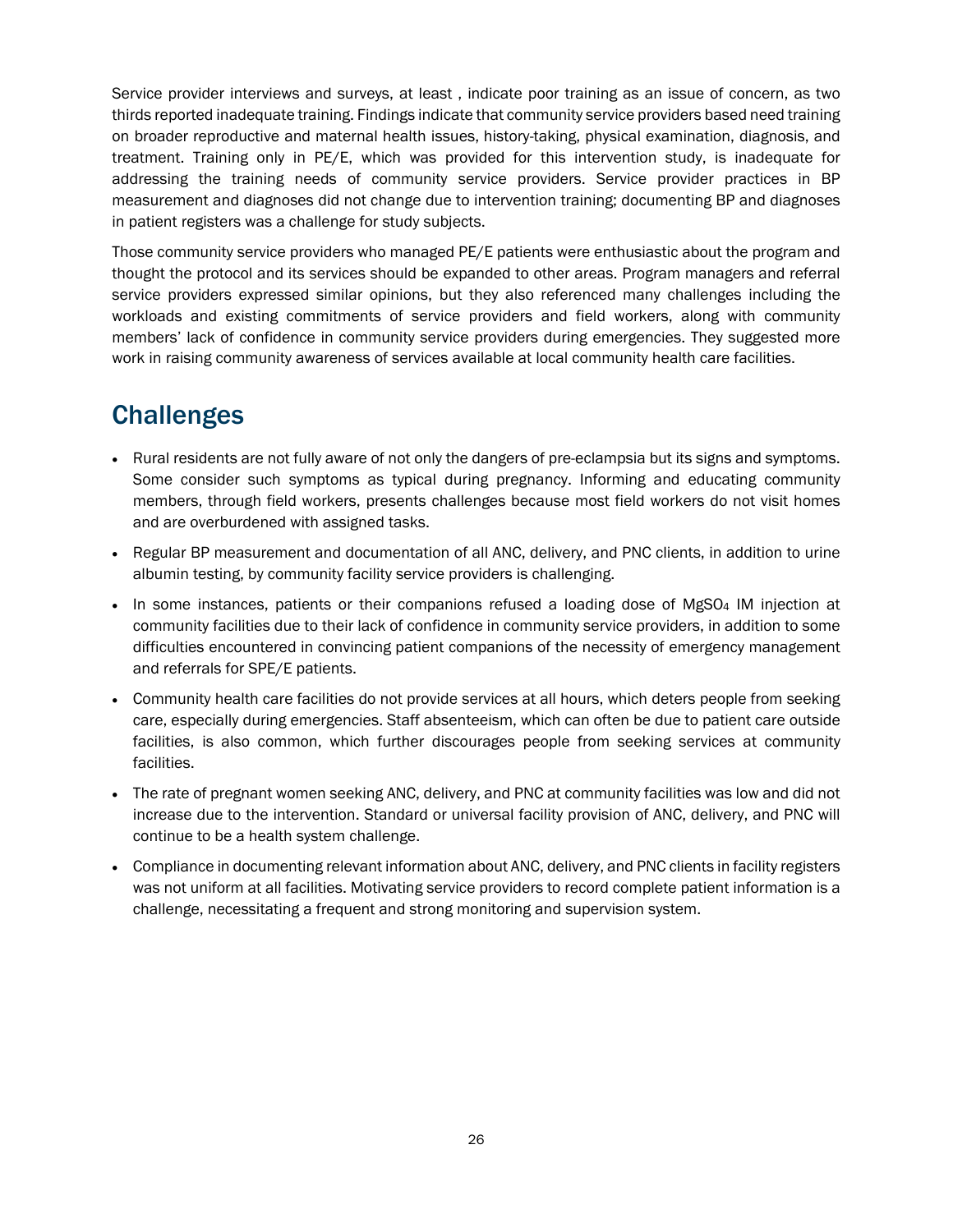# Conclusions and Recommendations

- Several SPE/E patients presented at intervention UH&FWCs, yet none visited CCs or CSBAs. All presenting eclamptic patients reported seizure as the primary complaint, while SPE patients reported variable high BP, proteinuria, and other signs or symptoms. The service providers who examined SPE/E patients administered a loading dose of MgSO4 IM injection and referred each one with sufficient time for successful case management.
- Field workers did not refer any clients with signs and symptoms consistent with PE/E, and instead presenting patients were seeking emergency care. To make the program sustainable, field workers (FWAs and HAs) should be fully motivated and involved in raising PE/E awareness in their communities, detect PE/E patients through signs and symptoms, and refer patients to the community facilities, if needed. Collaboration is needed between both MoH&FW directorates to make the program successful.
- All participating service providers and program managers are enthusiastic about the intervention and suggested its expansion to other parts of the country. Intervention replication should be phased, however, initially in a larger area to fully understand operational complexities and any requisite adjustments, prior to implementation throughout the country. Satellite clinics are not appropriate for this intervention, particularly because of necessary urine testing, which requires a washroom.
- The unit cost per upazila or sub-district for this intervention's expansion is calculated at US\$7,948, with an annual recurring cost of US\$2,052. Refresher trainings require additional cost of US\$4,046 per upazila.
- Expansion of this intervention should prioritize and focus on FWVs, and possibly CSBAs, through the adoption of a new, or revised, national protocol, with greater simplification.
- Essential instruments and equipment such as BP machines and stethoscopes are either non-functioning or unavailable at community health care facilities. Test tubes for urine collection and testing and disposable syringes and needles are also not available. All of these materials are required for such an intervention.
- The preferred solution of MgSO<sub>4</sub> for an IM injection loading dose is in one or two vials, rather than four. Communication and advocacy with manufactures to make this adjustment is an absolute necessity.
- Community service providers need mentorship, particularly at the beginning of the intervention. Each referral facility must designate a staff member as a resource person to make the referral mechanism effective, providing direct access to community facility service providers via mobile phone for assistance while needed. The CLFBSP educational curriculum should be revised to incorporate PE/E diagnosis and treatment.
- More than half of community service providers evaluated their training for this intervention as inadequate. Future training should include broader maternal health elements such as ANC, delivery, and PNC, and not exclusively PE/E. As service providers urge refresher training for themselves, it should be included in the intervention protocol, scheduled for providers after six months of implementation, to refresh their knowledge, share experiences of care, and offer solutions to challenges, if any.
- Strategies need to be adopted to ensure regular availability of services and service providers at community facilities. Monitoring and supervision are crucial in this regard.
- As community facilities do not command full confidence among their clientele, this perception must be addressed, starting with consistent service hours in facilities, followed by massive dissemination of their service availability, including PE/E services, within their catchment areas, with potential additional re-branding.